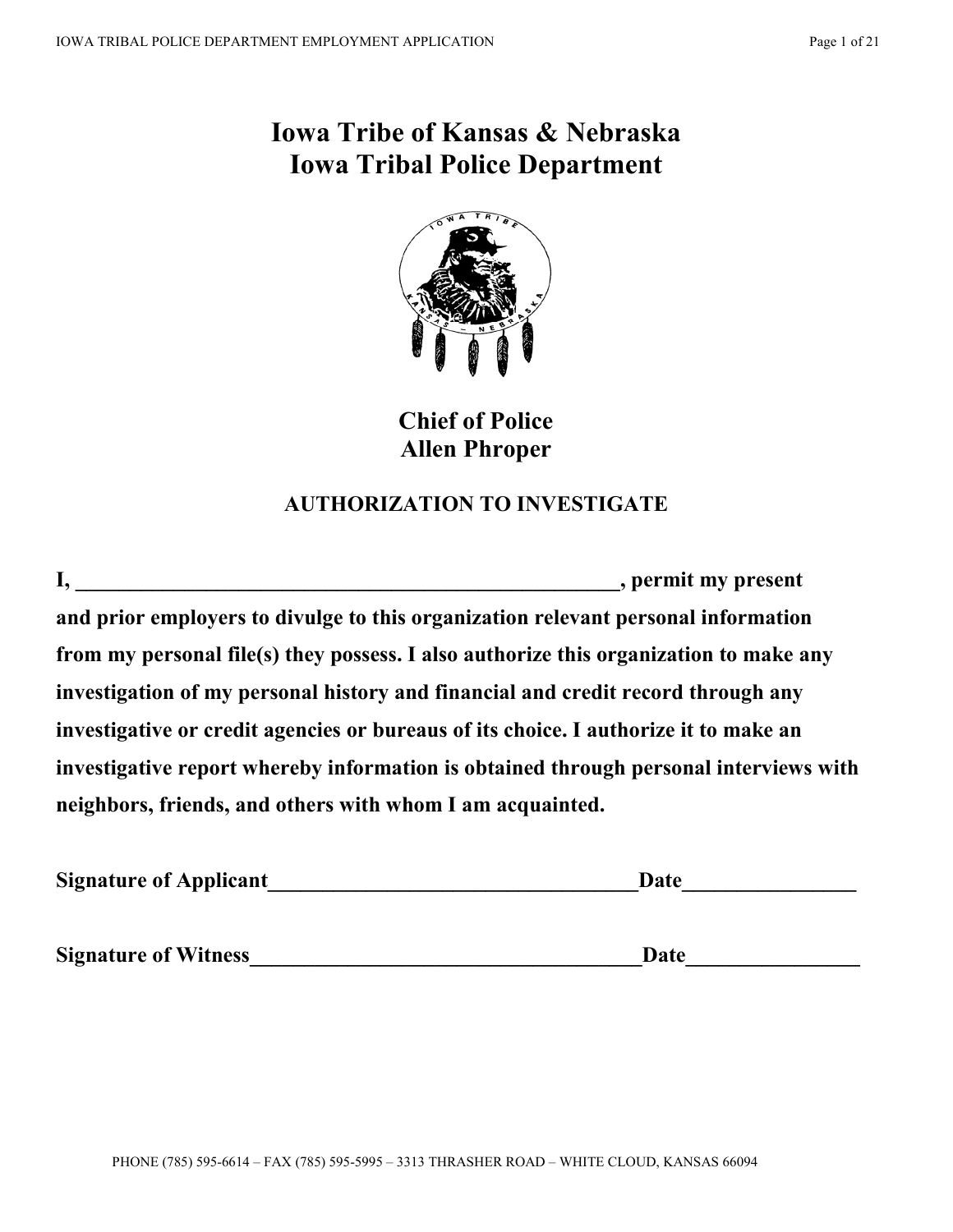## IOWA TRIBAL POLICE DEPARTMENT APPLICANT INFORMATION

We appreciate your interest in employment with the Iowa Tribal Police Department. Applicants must complete an Iowa Tribal Police Department application. These are available at the police department at 3313 Thrasher Rd White Cloud, KS 66094.

Please complete the application as accurately and completely as possible, especially concerning past employers and reference information (addresses, telephone numbers, etc.). Questionnaires are mailed to any references, current and past employers you indicate in your application; therefore correct addresses are critical. The department accepts applications for police officer positions on a continual basis. Completed applications can be turned into the front desk of the Police Department, which is open from 8 a.m. to 5 p.m. Monday through Friday. Completed applications may also be sent to the department at 3313 Thrasher Rd. White Cloud, KS. 66094.

The following documents are required in order for us to process your application:

- Copy of **Birth Certificate**
- Copy of **Social Security Card**
- Copy of **High School Diploma or GED**
- Copy of **Valid Driver's License**
- Certified ten year **driving record** (This can be obtained from the Division of Motor Vehicles). If you have held a driver's license from another state within the past five years, we will need a certified driving record from that state(s) also
- **Credit Report** (This can be obtained from companies such as Equifax, Experian, etc. These are listed in the yellow pages of the phone directory under "Credit Reporting Agencies" and are also listed at the end of this handout)
- Copy of form **DD-214** (if a veteran)
- Copies of **other documents**, which may be applicable to employment

In order to be certified by the states of Nebraska and Kansas Law Enforcement Training Academies, and to apply for a police officer position, you must meet the following criteria:

- Must be at least 21 years of age
- Must have a High School Diploma or GED
- Must have a clear criminal history
- Must be a United States citizen
- Driving record must not show a disregard for the law
- Credit history must show sound financial management with the ability to keep accounts paid up to date
- Results of all pre-employment tests and interviews must meet standards
- Past employment record must be satisfactory
- Must successfully pass a drug screen test
- Medical examination results must show that you are able to perform all the essential functions of the job for which you are applying, with reasonable accommodation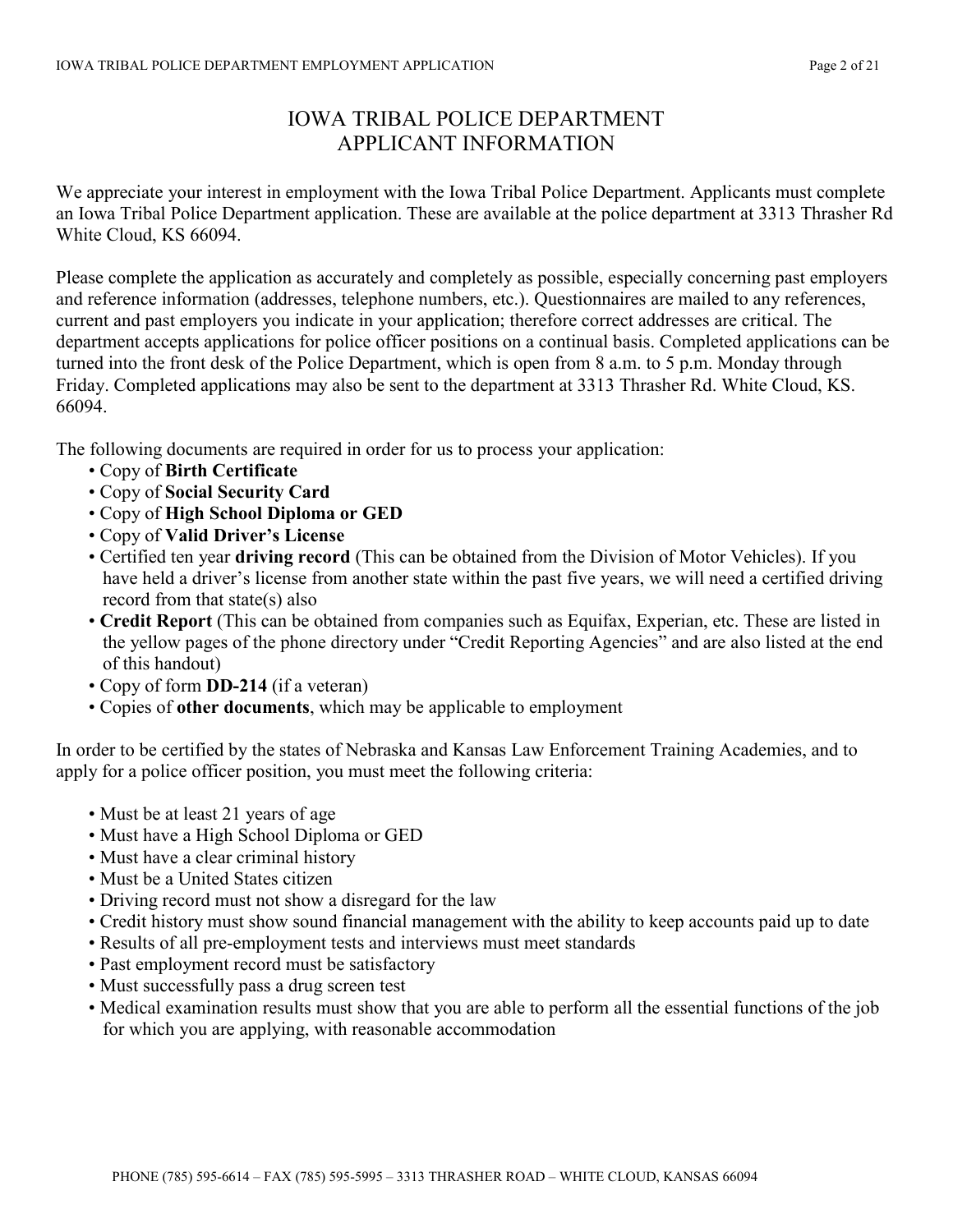The hiring process at the department consists of the following:

- Driving record review
- Criminal record review
- Personality survey
- Pre-Employment interview
- Background investigation
- Pre-employment physical examination and completion of health questionnaire
- Pre-employment drug screen
- Any other requirement determined necessary by the Police Department

This process may take six to eight weeks or longer to complete. Any questions may be directed to the Iowa Tribal Police Department at (785) 595-6614.

**Applicants for police officer positions will be required to be certified through both Nebraska and Kansas Law Enforcement Training Academies. Successful completion is mandatory and officer candidates are paid their normal salary while attending training.** Out of state certified candidates may only be required to attend the legal portion of the training.

The Iowa Tribal Police Department is an Equal Opportunity Employer. Qualified applicants are considered for employment and employees are treated during employment without regard to race, religion, sex, national origin, age, marital status, or disability.

#### **Major Credit Reporting Agencies**

Equifax [\(www.eqifax.com](http://www.eqifax.com/) or 800-997-2493)

Experian [\(www.experian.com](http://www.experian.com/) or 800-997-2493)

Trans Union [\(www.transunion.com](http://www.transunion.com/) or Trans Union LLC, Consumer Disclosure Center, PO Box 1000, Chester, PA 19022)

These are the three major credit-reporting agencies. There are other credit-reporting agencies; you are not limited to these three.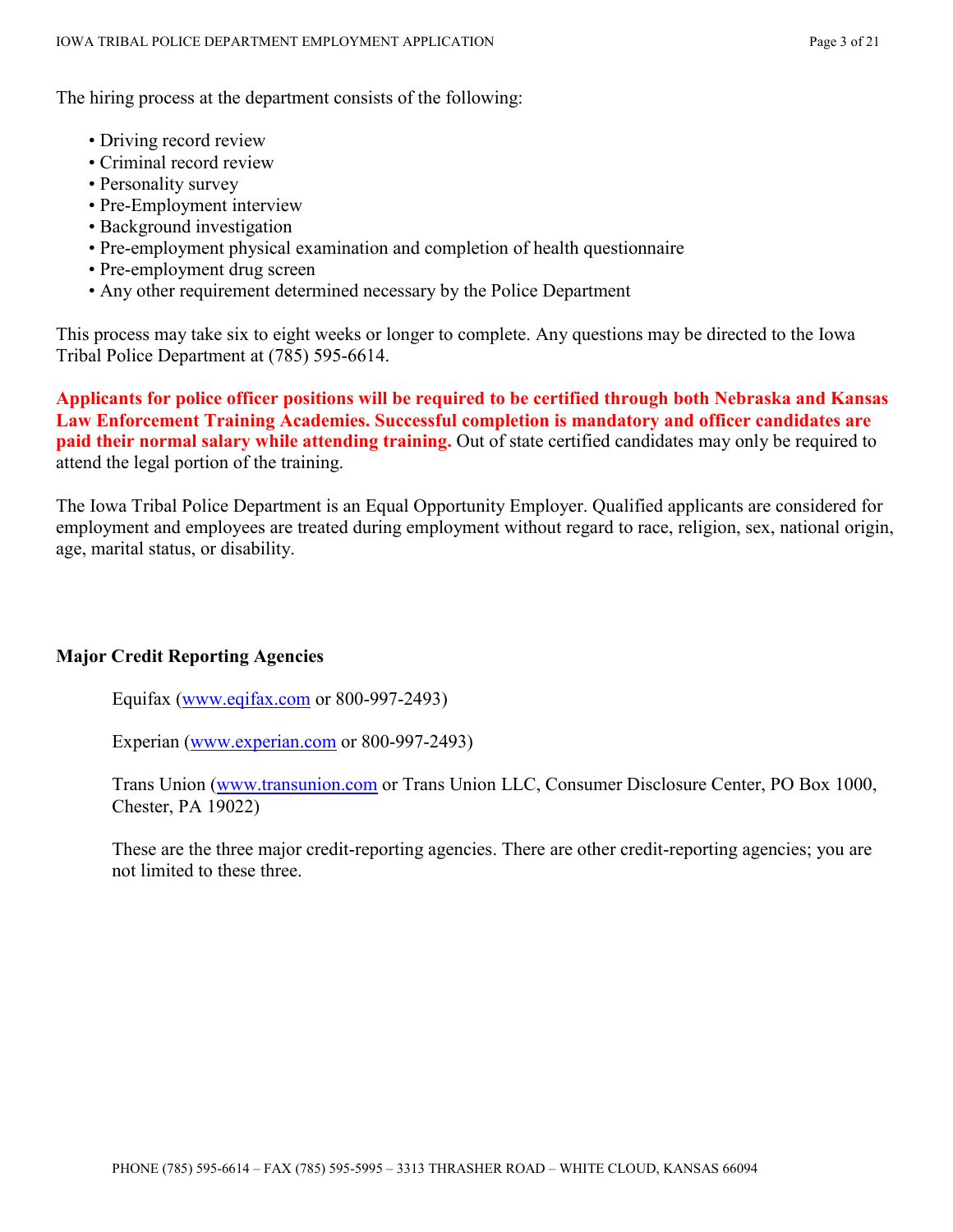## **APPLICATION FOR EMPLOYMENT**

Equal Opportunity Employer

INSTRUCTIONS: Complete the ENTIRE application. PLEASE PRINT. DO NOT TYPE. INCOMPLETE APPLICATION WILL NOT BE PROCESSED.

NOTE: Filing an application with us does not imply that you will be interviewed or hired, only that you will be considered for vacancies based upon the stated occupation preference identified, when vacancies exist. Applications are considered active for 12 months unless we are contacted by you. If you are offered employment, it will be necessary to complete a physical examination, the results of which must be satisfactory so that you can perform the essential job functions required with reasonable accommodation. All statements are subject to verification and any incorrect statements or omissions may bar or remove you from employment, no matter when discovered. Truthful statements to any item requested will not necessarily exclude you from employment.

| <b>POSITION(S) APPLIED FOR:</b> | Police Officer |  | Clerical |  | Other |  |
|---------------------------------|----------------|--|----------|--|-------|--|
|---------------------------------|----------------|--|----------|--|-------|--|

**APPLICATION DATE: \_\_\_\_\_\_\_\_\_\_\_\_\_\_\_\_\_\_\_\_\_\_\_\_\_\_\_\_\_\_\_\_\_\_\_\_\_\_\_\_\_\_\_**

**PERSONAL DATA** Are you an Iowa Tribal Member  $\Box$  Yes  $\Box$  No Other Tribe

| 1. Name                                                                                 |                            |        |          |     |
|-----------------------------------------------------------------------------------------|----------------------------|--------|----------|-----|
| Last                                                                                    | First                      |        | Middle   |     |
|                                                                                         | Street                     | City   | State    | Zip |
|                                                                                         |                            |        |          |     |
|                                                                                         | Business                   |        | Cellular |     |
| 4. Social Security Number: 1986. The Contract of the Social Security Number:            |                            |        |          |     |
|                                                                                         |                            |        |          |     |
| 6. Are you a U.S. Citizen? Yes $\Box$ No $\Box$ If No, give Visa number                 |                            |        |          |     |
|                                                                                         |                            |        |          |     |
| 7. Do you possess a valid driver's license? Yes $\Box$ No $\Box$ If yes, give state & # |                            |        |          |     |
| 8. Date available to start work:                                                        |                            |        |          |     |
| 9. Would you work: Full time                                                            | <b>Example 1</b> Part time | $\Box$ |          |     |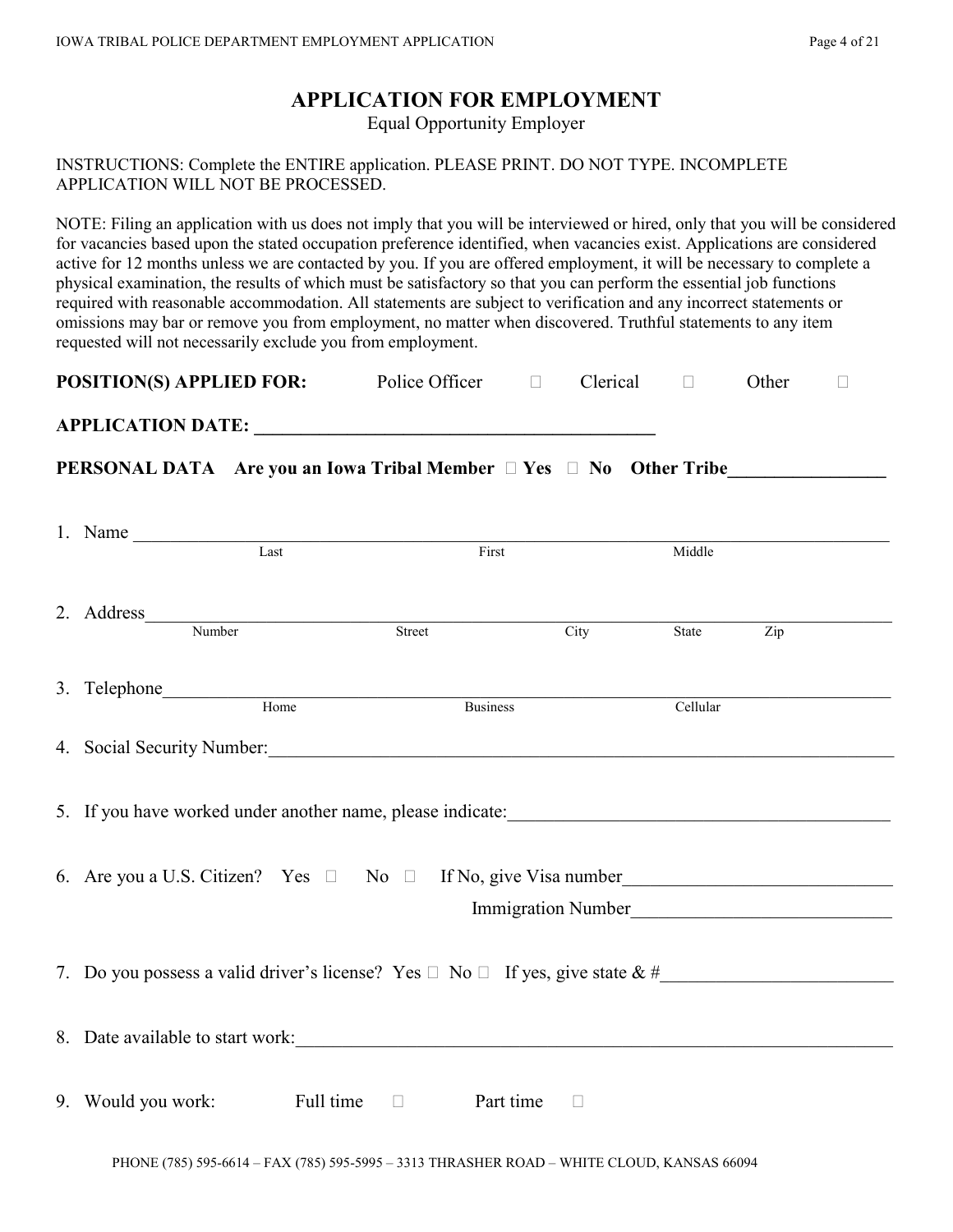| School            | Name and Address                                                                                                                                                                                                                                                                                                                                                                                                                                                     | Date    | Date      | Did You                  | <b>List Degrees</b> |
|-------------------|----------------------------------------------------------------------------------------------------------------------------------------------------------------------------------------------------------------------------------------------------------------------------------------------------------------------------------------------------------------------------------------------------------------------------------------------------------------------|---------|-----------|--------------------------|---------------------|
|                   |                                                                                                                                                                                                                                                                                                                                                                                                                                                                      | Started | Completed | Graduate                 |                     |
| High              |                                                                                                                                                                                                                                                                                                                                                                                                                                                                      |         |           | Yes $\square$            |                     |
| School            |                                                                                                                                                                                                                                                                                                                                                                                                                                                                      |         |           | No $\square$             |                     |
| Technical         |                                                                                                                                                                                                                                                                                                                                                                                                                                                                      |         |           | Yes $\square$            |                     |
| School            |                                                                                                                                                                                                                                                                                                                                                                                                                                                                      |         |           | No $\square$             |                     |
| Seminars,         |                                                                                                                                                                                                                                                                                                                                                                                                                                                                      |         |           |                          |                     |
| Institutes,       |                                                                                                                                                                                                                                                                                                                                                                                                                                                                      |         |           | Yes $\square$            |                     |
| Etc.              |                                                                                                                                                                                                                                                                                                                                                                                                                                                                      |         |           | No $\square$             |                     |
| College/Univ.     |                                                                                                                                                                                                                                                                                                                                                                                                                                                                      |         |           | Yes $\square$            |                     |
| Undergraduate     |                                                                                                                                                                                                                                                                                                                                                                                                                                                                      |         |           | No $\square$             |                     |
|                   |                                                                                                                                                                                                                                                                                                                                                                                                                                                                      |         |           |                          |                     |
| College/Univ.     |                                                                                                                                                                                                                                                                                                                                                                                                                                                                      |         |           | Yes $\square$            |                     |
| Graduate<br>Other |                                                                                                                                                                                                                                                                                                                                                                                                                                                                      |         |           | N <sub>o</sub><br>$\Box$ |                     |
| Education/        |                                                                                                                                                                                                                                                                                                                                                                                                                                                                      |         |           | Yes $\square$            |                     |
| Training          |                                                                                                                                                                                                                                                                                                                                                                                                                                                                      |         |           | No $\square$             |                     |
|                   | If yes, when and where did you complete the GED?<br>11. Indicated Languages you speak, read or write _______________________________<br>12. List professional license(s) you hold.<br>13. List scholarships, academic honors, awards<br>14. List courses that you have taken that would be particularly useful to the position for which you are applying<br>15. List training, skill, and experience you feel would especially fit you for work with our department |         |           |                          |                     |
|                   | ,我们也不能在这里的时候,我们也不能在这里的时候,我们也不能在这里的时候,我们也不能会在这里的时候,我们也不能会在这里的时候,我们也不能会在这里的时候,我们也不能<br>16. Typing speed (wpm) Shorthand speed (wpm) Shorthand speed (wpm)                                                                                                                                                                                                                                                                                                              |         |           |                          |                     |
|                   |                                                                                                                                                                                                                                                                                                                                                                                                                                                                      |         |           |                          |                     |

#### **RECORD OF EDUCATION**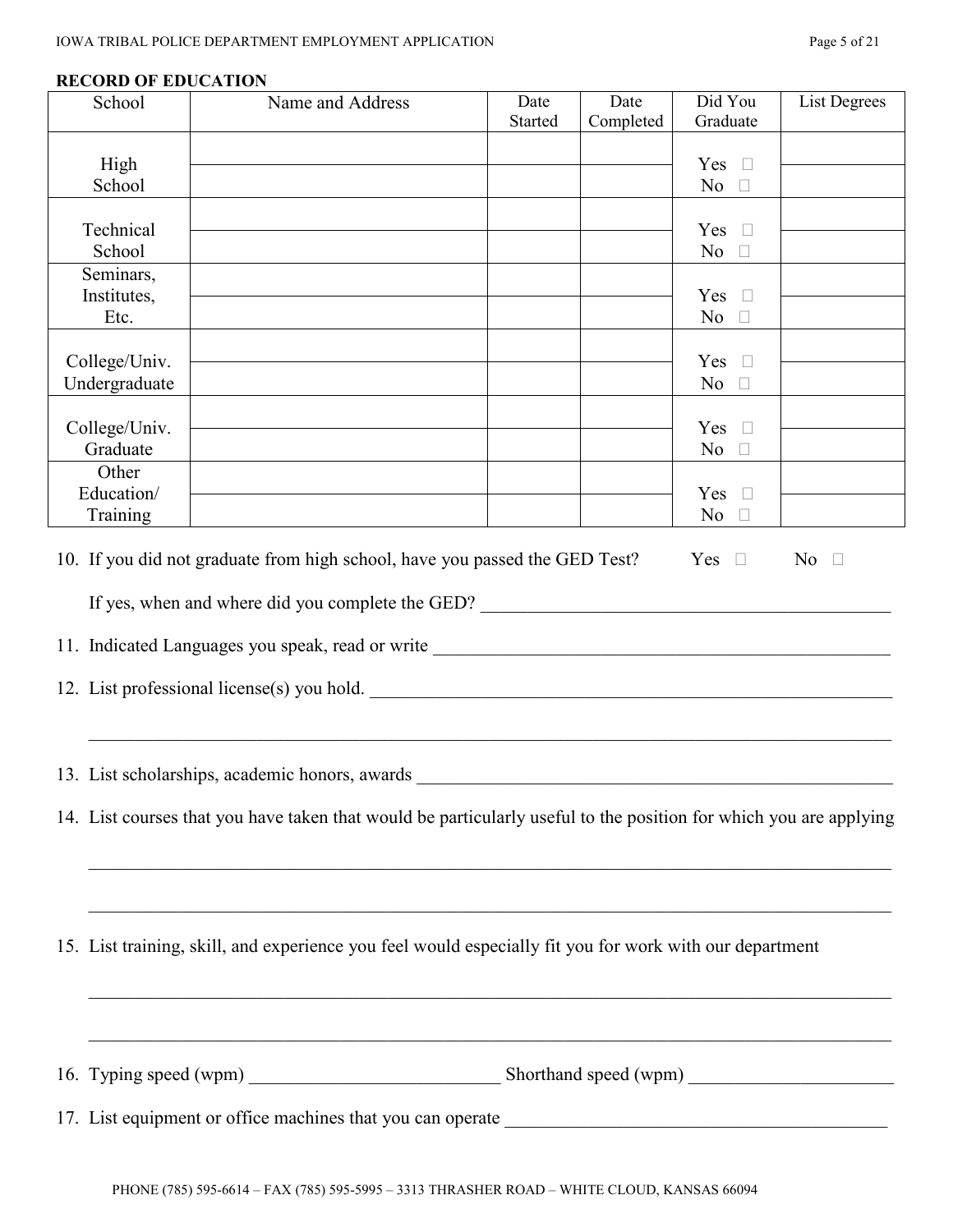#### **EMPLOYMENT HISTORY**

List **all** present and past employment. **Begin with most recent.** Correct addresses and telephone numbers MUST BE PROVIDED in order to process your application.

| Address Street or P.O. Box City                                                                                                                                                                                                                                                                                                                                                                     |      | State                 | $\overline{Zip}$                  |
|-----------------------------------------------------------------------------------------------------------------------------------------------------------------------------------------------------------------------------------------------------------------------------------------------------------------------------------------------------------------------------------------------------|------|-----------------------|-----------------------------------|
| Job Duties                                                                                                                                                                                                                                                                                                                                                                                          |      |                       |                                   |
|                                                                                                                                                                                                                                                                                                                                                                                                     |      |                       |                                   |
|                                                                                                                                                                                                                                                                                                                                                                                                     |      |                       |                                   |
|                                                                                                                                                                                                                                                                                                                                                                                                     |      |                       |                                   |
|                                                                                                                                                                                                                                                                                                                                                                                                     |      |                       |                                   |
|                                                                                                                                                                                                                                                                                                                                                                                                     |      |                       |                                   |
| Address Street or P.O. Box                                                                                                                                                                                                                                                                                                                                                                          |      |                       |                                   |
|                                                                                                                                                                                                                                                                                                                                                                                                     | City | State                 | $\mathop{\mathrm {Zip}}\nolimits$ |
| Job Duties                                                                                                                                                                                                                                                                                                                                                                                          |      |                       |                                   |
|                                                                                                                                                                                                                                                                                                                                                                                                     |      |                       |                                   |
| Supervisor(s) Name $\frac{1}{\sqrt{1-\frac{1}{2}}\sqrt{1-\frac{1}{2}}\sqrt{1-\frac{1}{2}}\sqrt{1-\frac{1}{2}}\sqrt{1-\frac{1}{2}}\sqrt{1-\frac{1}{2}}\sqrt{1-\frac{1}{2}}\sqrt{1-\frac{1}{2}}\sqrt{1-\frac{1}{2}}\sqrt{1-\frac{1}{2}}\sqrt{1-\frac{1}{2}}\sqrt{1-\frac{1}{2}}\sqrt{1-\frac{1}{2}}\sqrt{1-\frac{1}{2}}\sqrt{1-\frac{1}{2}}\sqrt{1-\frac{1}{2}}\sqrt{1-\frac{1}{2}}\sqrt{1-\frac{1}{$ |      |                       |                                   |
|                                                                                                                                                                                                                                                                                                                                                                                                     |      |                       |                                   |
|                                                                                                                                                                                                                                                                                                                                                                                                     |      |                       |                                   |
|                                                                                                                                                                                                                                                                                                                                                                                                     |      |                       |                                   |
|                                                                                                                                                                                                                                                                                                                                                                                                     |      |                       |                                   |
| Address Street or P.O. Box City                                                                                                                                                                                                                                                                                                                                                                     |      | State                 | Zip                               |
| Job Duties                                                                                                                                                                                                                                                                                                                                                                                          |      |                       |                                   |
|                                                                                                                                                                                                                                                                                                                                                                                                     |      |                       |                                   |
| $Supervisor(s) Name$ $Telephone #$                                                                                                                                                                                                                                                                                                                                                                  |      |                       |                                   |
|                                                                                                                                                                                                                                                                                                                                                                                                     |      |                       |                                   |
|                                                                                                                                                                                                                                                                                                                                                                                                     |      |                       |                                   |
|                                                                                                                                                                                                                                                                                                                                                                                                     |      |                       |                                   |
| Address                                                                                                                                                                                                                                                                                                                                                                                             |      |                       |                                   |
| Street or P.O. Box                                                                                                                                                                                                                                                                                                                                                                                  | City | State                 | $\overline{\mathrm{Zip}}$         |
| Job Duties                                                                                                                                                                                                                                                                                                                                                                                          |      |                       |                                   |
|                                                                                                                                                                                                                                                                                                                                                                                                     |      |                       |                                   |
| Supervisor(s) Name                                                                                                                                                                                                                                                                                                                                                                                  |      | $\text{Telephone} \#$ |                                   |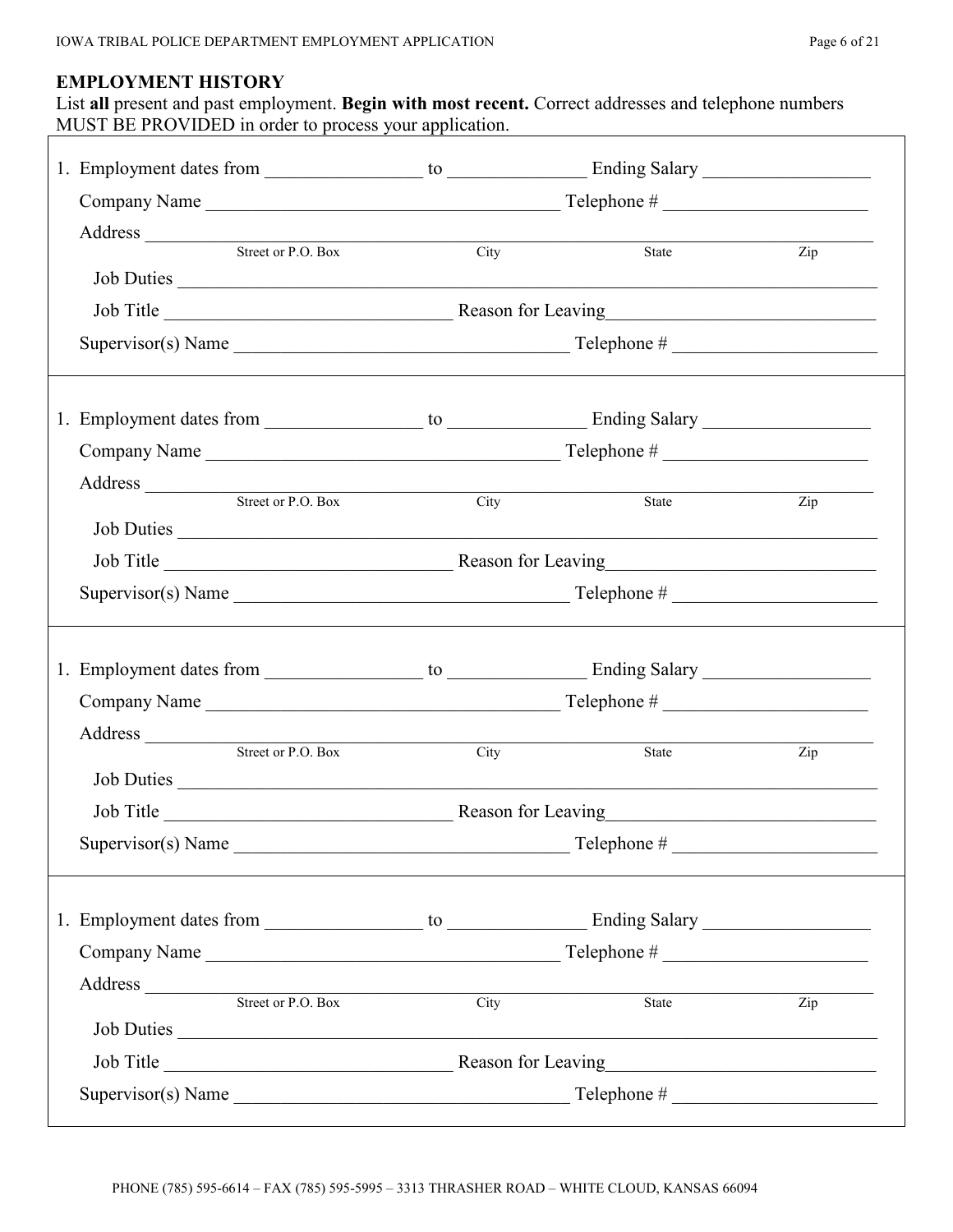| Company Name                                                |                    |      | $\text{Telephone} \#$            |     |
|-------------------------------------------------------------|--------------------|------|----------------------------------|-----|
|                                                             | Street or P.O. Box | City | State                            | Zip |
| Job Duties                                                  |                    |      |                                  |     |
|                                                             |                    |      | Job Title Reason for Leaving     |     |
|                                                             |                    |      | $Supervisor(s) Name$ Telephone # |     |
| May we contact the employers listed above? $\Box$ No $\Box$ |                    |      |                                  |     |
| If not, which company do you not wish us to contact         |                    |      |                                  |     |
| Explain                                                     |                    |      |                                  |     |

#### **CO-WORKERS/FORMER CO-WORKERS**

| Name | Address | <b>Telephone No.</b> |   |
|------|---------|----------------------|---|
|      |         | W                    | п |
|      |         | W                    | П |
|      |         | W                    | П |

 $\mathcal{L}_\text{max}$  , and the contribution of the contribution of the contribution of the contribution of the contribution of the contribution of the contribution of the contribution of the contribution of the contribution of t

### **PERSONAL REFERENCES (No relatives or former employers)**

| Name | Occupation | Address | Telephone no. |
|------|------------|---------|---------------|
|      |            |         |               |
|      |            |         |               |
|      |            |         |               |

#### **NEIGHBORS**

| Name | Address | Telephone No. |   |  |  |
|------|---------|---------------|---|--|--|
|      |         | W             | Η |  |  |
|      |         | W             | Η |  |  |
|      |         | W             | H |  |  |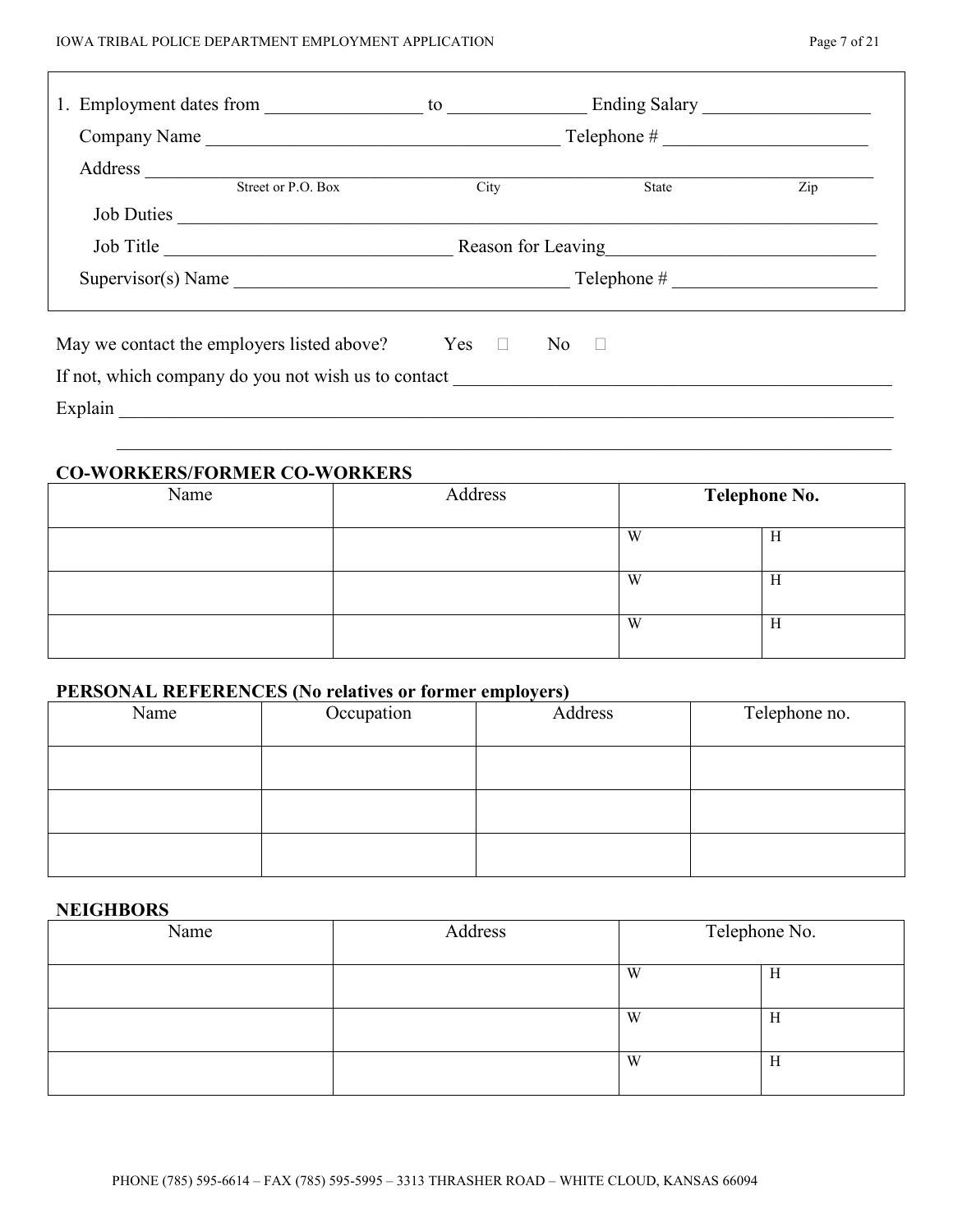## **BIOGRAPHICAL DATA**

| 1. Name $\overline{\phantom{a}}$ |                                                                                         |       |      |                      |                |        |        |                                                                                                                                                                                                                               |
|----------------------------------|-----------------------------------------------------------------------------------------|-------|------|----------------------|----------------|--------|--------|-------------------------------------------------------------------------------------------------------------------------------------------------------------------------------------------------------------------------------|
|                                  | Last                                                                                    | First |      | Middle               |                |        | Maiden | Nickname                                                                                                                                                                                                                      |
|                                  | a. Have you ever used another name?                                                     |       | Yes  | $\Box$               | N <sub>o</sub> | $\Box$ |        |                                                                                                                                                                                                                               |
|                                  | If yes, what name                                                                       |       |      |                      |                |        |        |                                                                                                                                                                                                                               |
|                                  | b. Has your name been legally changed?                                                  |       | Yes  | $\qquad \qquad \Box$ | N <sub>0</sub> | $\Box$ |        |                                                                                                                                                                                                                               |
|                                  | If yes, list former name                                                                |       |      |                      |                |        |        |                                                                                                                                                                                                                               |
|                                  |                                                                                         |       |      |                      |                |        |        |                                                                                                                                                                                                                               |
|                                  | 2. Age $\_\_\_\_$ DOB $\_\_\_\_\_\_\$ Place of Birth $\_\_\_\_\_\_\_\_\_\_\_\_\_\_\_\_$ |       |      |                      |                |        |        |                                                                                                                                                                                                                               |
|                                  | Has your date of birth ever been changed on a legal document? If yes, explain.          |       |      |                      |                |        |        |                                                                                                                                                                                                                               |
|                                  |                                                                                         |       |      |                      |                |        |        |                                                                                                                                                                                                                               |
|                                  | 3. Residence $\frac{1}{N \cdot \text{Number}}$ Street                                   |       |      |                      |                |        |        |                                                                                                                                                                                                                               |
|                                  |                                                                                         |       | City |                      |                | State  |        | Zip                                                                                                                                                                                                                           |
|                                  |                                                                                         |       |      |                      |                |        |        |                                                                                                                                                                                                                               |
|                                  | b. What is your telephone number?                                                       |       |      |                      |                |        |        |                                                                                                                                                                                                                               |
|                                  |                                                                                         |       |      |                      |                |        |        | Other and the contract of the contract of the contract of the contract of the contract of the contract of the contract of the contract of the contract of the contract of the contract of the contract of the contract of the |
|                                  | c. List previous addresses in the past 10 years.                                        |       |      |                      |                |        |        |                                                                                                                                                                                                                               |
|                                  |                                                                                         |       |      |                      |                |        |        |                                                                                                                                                                                                                               |

| Number | Street | City | State | Zip |
|--------|--------|------|-------|-----|
|        |        |      |       |     |
| Number | Street | City | State | Zip |
|        |        |      |       |     |
| Number | Street | City | State | Zip |
|        |        |      |       |     |
| Number | Street | City | State | Zip |
|        |        |      |       |     |
| Number | Street | City | State | Zip |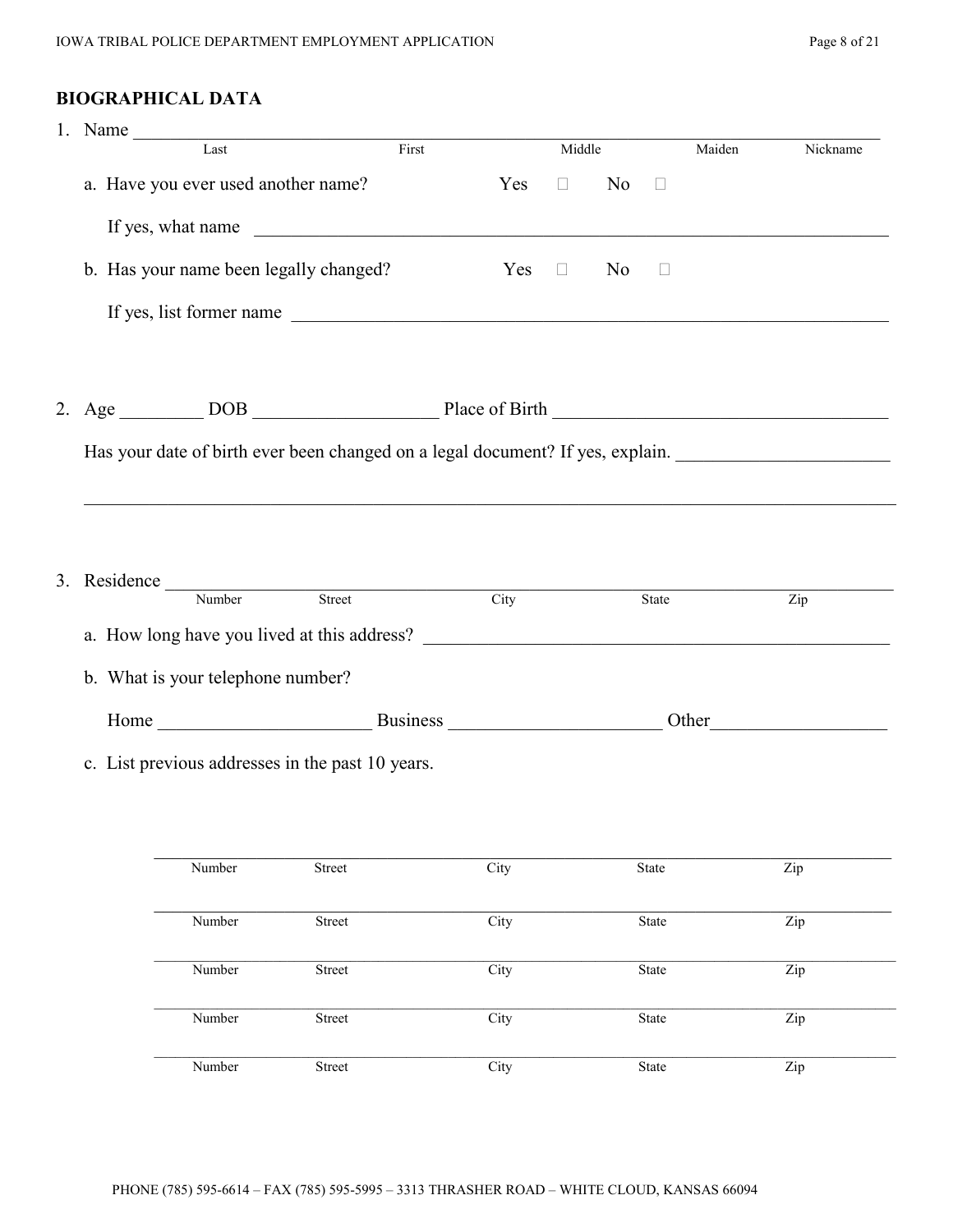### d. List complete name of person with whom you reside:

| Last                  | First   |                          | Middle    | Maiden | Nickname |              |
|-----------------------|---------|--------------------------|-----------|--------|----------|--------------|
| e. Parent's Name:     |         |                          |           |        |          |              |
| Father                |         |                          |           |        |          |              |
| Last                  |         | First                    | Middle    |        | Maiden   | Nickname     |
| Mother                |         |                          |           |        |          |              |
| Last                  |         | First                    | Middle    |        | Maiden   | Nickname     |
| 4. Marital Status     | Single  | $\Box$                   | Engaged   | $\Box$ | Divorced |              |
|                       | Married | П                        | Separated | $\Box$ | Widowed  | $\mathbf{L}$ |
| a. Name of Spouse     |         |                          |           |        |          |              |
| Last                  |         | $\frac{1}{\text{First}}$ | Middle    |        | Maiden   | Nickname     |
|                       |         |                          |           |        |          |              |
| Name of former spouse | Last    | First                    | Middle    |        | Maiden   | Nickname     |

### List all your children, including any adopted or stepchildren

| Name | <b>DOB</b> | Name with whom resides | Address |
|------|------------|------------------------|---------|
|      |            |                        |         |
|      |            |                        |         |
|      |            |                        |         |
|      |            |                        |         |
|      |            |                        |         |
|      |            |                        |         |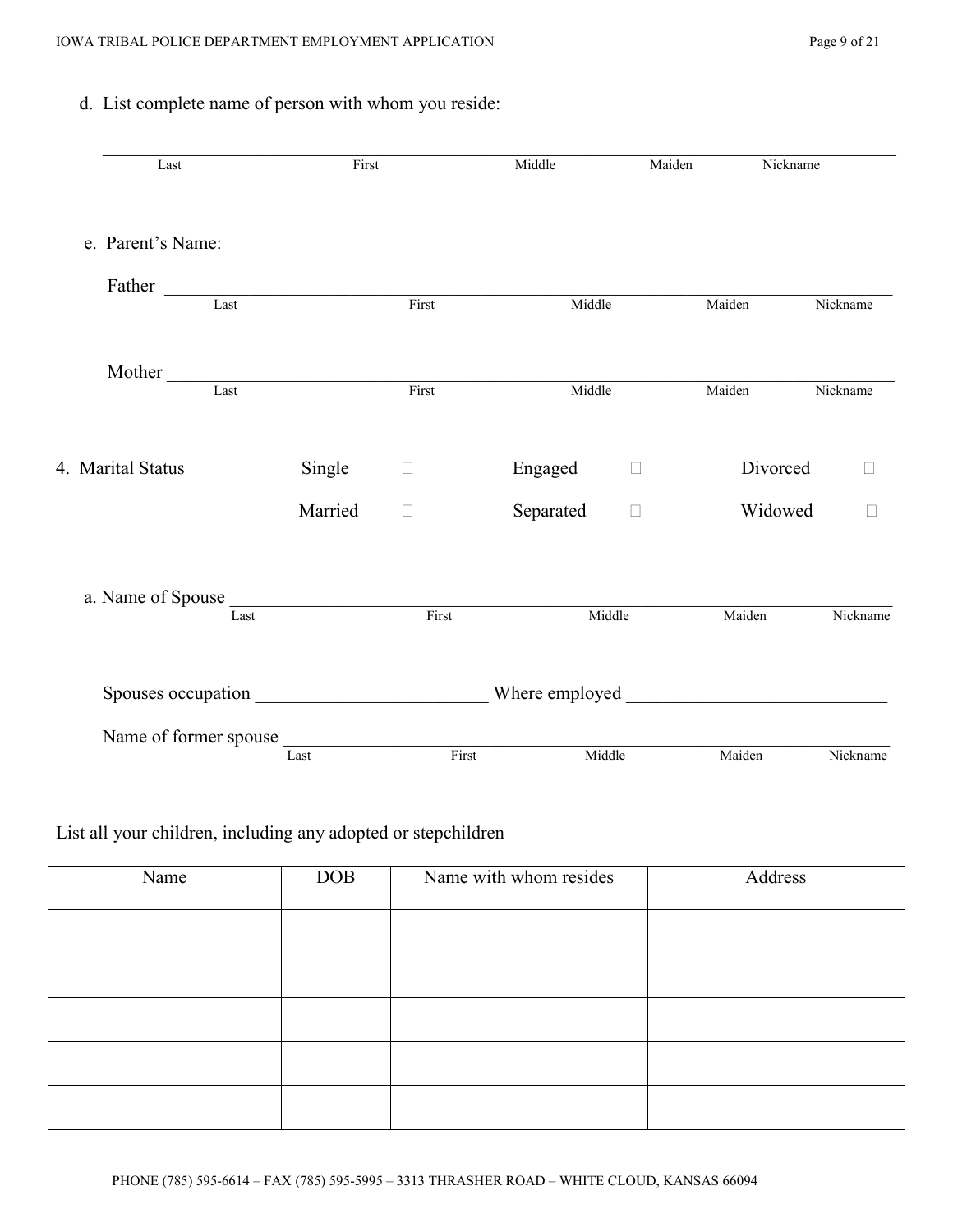| 5. Military Service: Yes D No D                                                                                                                                                                                                                                                                                                                                                                      |           |        |                |        |                                                                                                                                                                                                                                |     |              |                |  |
|------------------------------------------------------------------------------------------------------------------------------------------------------------------------------------------------------------------------------------------------------------------------------------------------------------------------------------------------------------------------------------------------------|-----------|--------|----------------|--------|--------------------------------------------------------------------------------------------------------------------------------------------------------------------------------------------------------------------------------|-----|--------------|----------------|--|
|                                                                                                                                                                                                                                                                                                                                                                                                      |           |        |                |        |                                                                                                                                                                                                                                |     |              |                |  |
|                                                                                                                                                                                                                                                                                                                                                                                                      |           |        |                |        |                                                                                                                                                                                                                                |     |              |                |  |
| a. Are you registered for Selective Service?                                                                                                                                                                                                                                                                                                                                                         |           |        |                |        | $Yes \square$<br>$No$ $\Box$                                                                                                                                                                                                   |     |              |                |  |
|                                                                                                                                                                                                                                                                                                                                                                                                      |           |        |                |        |                                                                                                                                                                                                                                |     |              |                |  |
| c. List all medals and decorations awarded you during your military service _______________________                                                                                                                                                                                                                                                                                                  |           |        |                |        |                                                                                                                                                                                                                                |     |              |                |  |
| d. If you are presently a member of the National Guard or any military reserve, give the unit, location, and<br>describe your obligation and time left to serve.                                                                                                                                                                                                                                     |           |        |                |        |                                                                                                                                                                                                                                |     |              |                |  |
| 6.<br><b>Personal History:</b><br>a. In the back of this application is a statement of the essential functions of the Iowa Tribal Police<br>Department employees. Read the functions of the position for which you are applying and answer<br>the following:<br>1. After training, could you perform the essential functions of the job for which you are applying?<br>$N_0$ $\Box$<br>$Yes \square$ |           |        |                |        |                                                                                                                                                                                                                                |     |              |                |  |
| 2. If no, what, if any, accommodations could be made so that you could perform the essential functions?                                                                                                                                                                                                                                                                                              |           |        |                |        |                                                                                                                                                                                                                                |     |              |                |  |
| b. 1. Do you illegally use any of the following drugs?                                                                                                                                                                                                                                                                                                                                               |           |        |                |        |                                                                                                                                                                                                                                | Yes | $\Box$       | N <sub>0</sub> |  |
| 2. Have you ever illegally possessed or sold any amount of the following drugs?                                                                                                                                                                                                                                                                                                                      |           |        |                |        |                                                                                                                                                                                                                                | Yes | $\mathbf{L}$ | N <sub>0</sub> |  |
| Amphetamines                                                                                                                                                                                                                                                                                                                                                                                         | Hashish   |        |                |        | Nerve Medicine                                                                                                                                                                                                                 |     |              |                |  |
| <b>Barbiturates</b>                                                                                                                                                                                                                                                                                                                                                                                  | Heroin    |        |                |        | Pep Pills                                                                                                                                                                                                                      |     |              |                |  |
| Cocaine                                                                                                                                                                                                                                                                                                                                                                                              | Marijuana |        |                |        | <b>Sleeping Pills</b>                                                                                                                                                                                                          |     |              |                |  |
| Hallucinogens                                                                                                                                                                                                                                                                                                                                                                                        | Morphine  |        |                |        |                                                                                                                                                                                                                                |     |              |                |  |
| 3. If yes to 1 or 2, explain.                                                                                                                                                                                                                                                                                                                                                                        |           |        |                |        |                                                                                                                                                                                                                                |     |              |                |  |
| c. Do you drink alcoholic beverages?                                                                                                                                                                                                                                                                                                                                                                 | Yes       | $\Box$ | No             | $\Box$ | If yes, how often and how much?                                                                                                                                                                                                |     |              |                |  |
| d. Do you use any form of tobacco?                                                                                                                                                                                                                                                                                                                                                                   | Yes       | $\Box$ | N <sub>0</sub> | $\Box$ | List form that the contract of the contract of the contract of the contract of the contract of the contract of the contract of the contract of the contract of the contract of the contract of the contract of the contract of |     |              |                |  |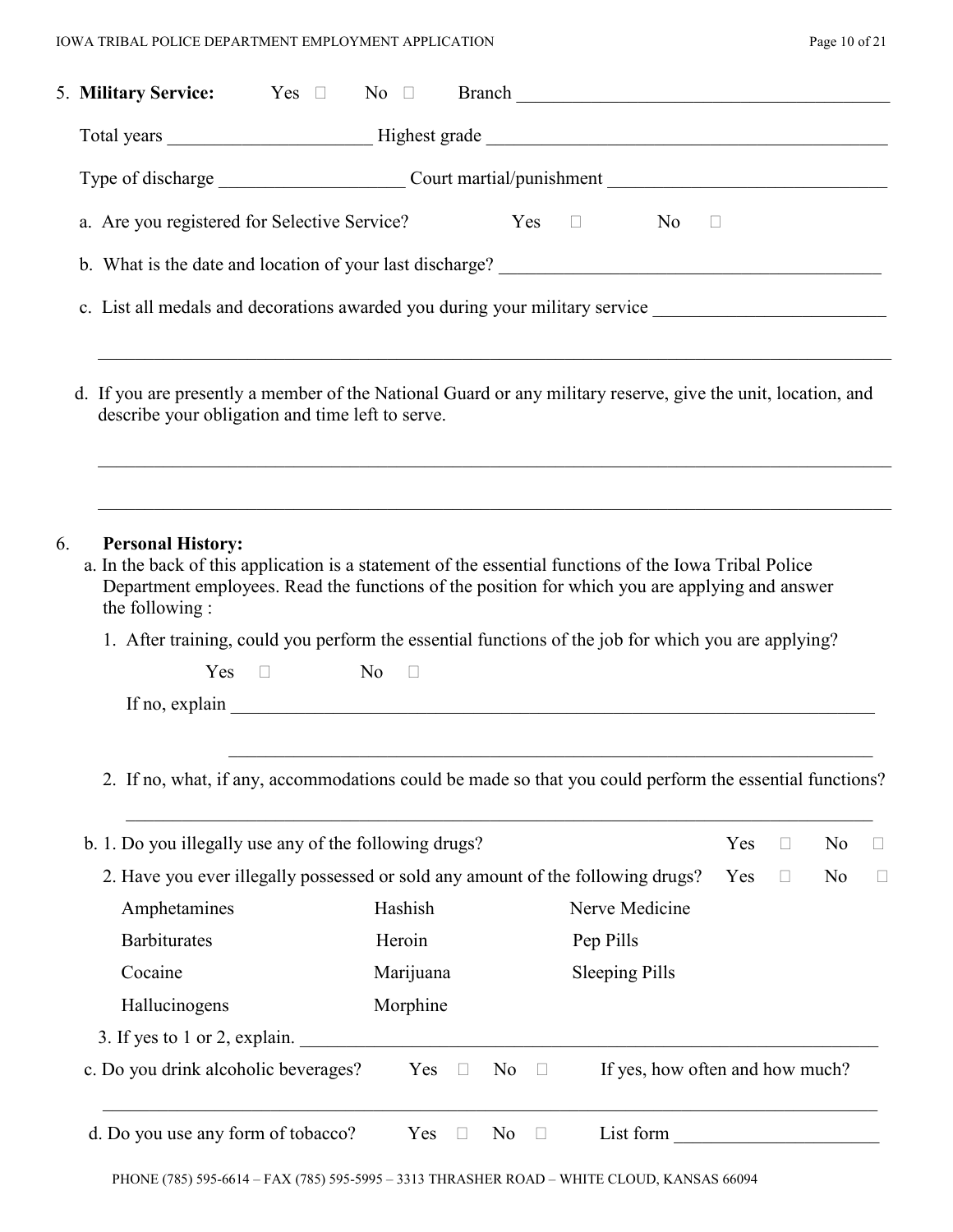#### 7. **Financial Status:**

a. List income other than salary (including salary of spouse).

b. How many persons do you support? \_\_\_\_\_\_\_\_\_\_\_\_\_\_\_\_\_\_\_\_\_\_\_\_\_\_\_\_\_\_\_\_\_\_\_\_\_\_\_\_\_\_\_\_\_\_\_\_\_\_\_\_

|  |  | c. Have you ever been sued? Yes $\Box$ No $\Box$ If yes, give details. |  |  |  |
|--|--|------------------------------------------------------------------------|--|--|--|
|--|--|------------------------------------------------------------------------|--|--|--|

d. What is the total amount of your debts at present? \_\_\_\_\_\_\_\_\_\_\_\_\_\_\_\_\_\_\_\_\_\_\_\_\_\_\_\_\_\_\_\_\_\_\_\_\_\_\_\_\_

e. List credit references, including businesses to which you make monthly payments.

| Name of Business | Street | City | State | Zip | Phone |
|------------------|--------|------|-------|-----|-------|
|                  |        |      |       |     |       |
|                  |        |      |       |     |       |
|                  |        |      |       |     |       |
|                  |        |      |       |     |       |

 $\mathcal{L}_\text{max}$  , and the contribution of the contribution of the contribution of the contribution of the contribution of the contribution of the contribution of the contribution of the contribution of the contribution of t

#### 8. **Work History:**

| a. Have you ever been or are you now engaged in a private business? Yes $\Box$                                 |               |                               | $\overline{N_0}$ |
|----------------------------------------------------------------------------------------------------------------|---------------|-------------------------------|------------------|
|                                                                                                                |               |                               |                  |
|                                                                                                                |               |                               |                  |
| b. Have you ever been discharged or asked to resign from a job? Yes $\Box$ No $\Box$                           |               |                               |                  |
|                                                                                                                |               |                               |                  |
| c. Do you object to wearing a uniform?                                                                         | Yes $\square$ | $\overline{\text{No}}$ $\Box$ |                  |
| d. Do you object to working overtime? $\Gamma$ Yes $\Box$                                                      |               | $No$ $\Box$                   |                  |
| e. Do you object to being away from home for long periods of time due to official duties? Yes $\Box$ No $\Box$ |               |                               |                  |
|                                                                                                                |               |                               |                  |
| f. Do you object to working regular shifts?                                                                    | Yes $\square$ | $\overline{\text{No}}$ $\Box$ |                  |
| g. Do you object to working rotating shifts?                                                                   | Yes $\square$ | $No$ $\Box$                   |                  |
| h. Do you object to working holidays?                                                                          | Yes $\square$ | No $\square$                  |                  |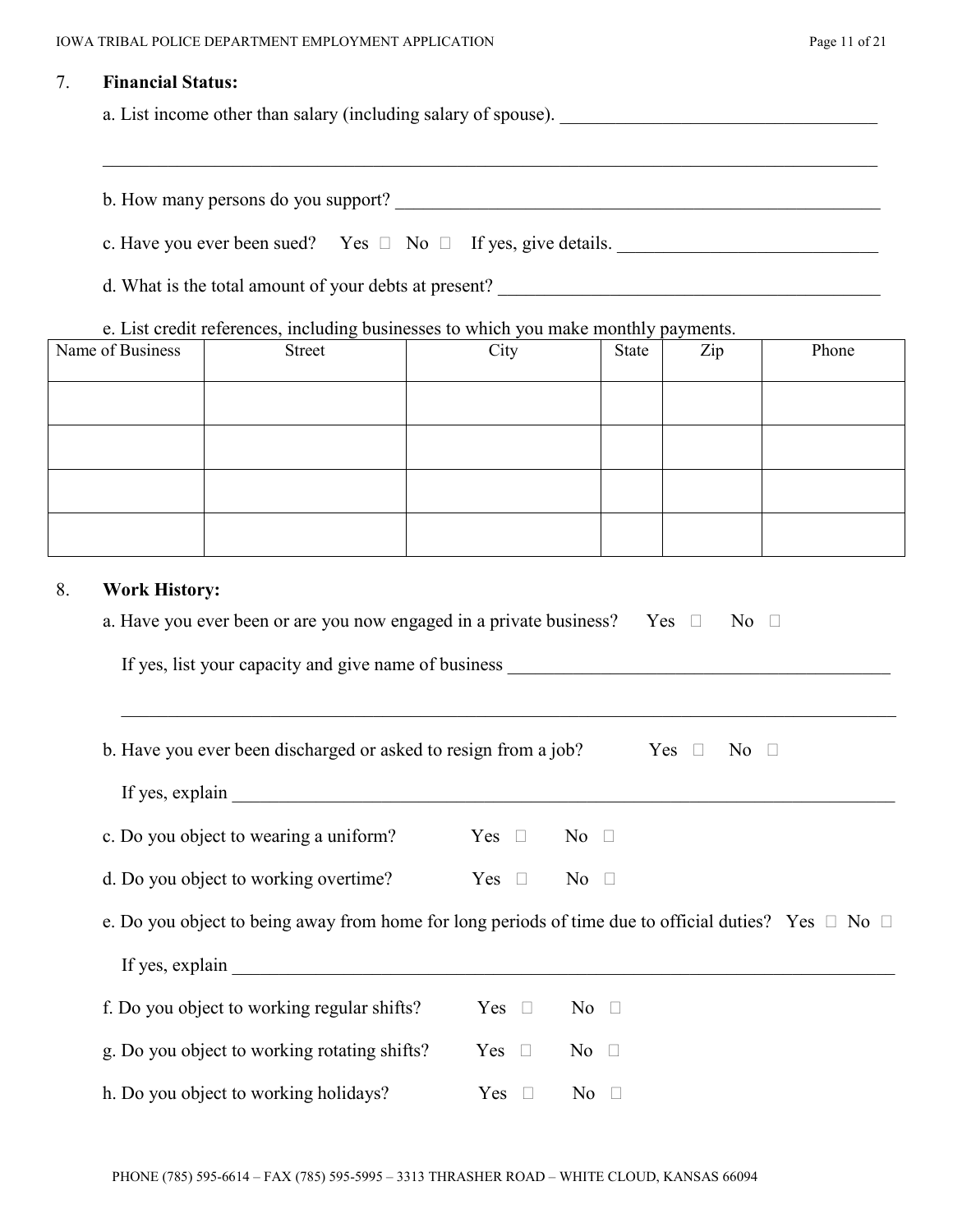## 9. **Criminal Records:**

a. Have you ever been arrested by law enforcement? Yes  $\Box$  No  $\Box$ 

|                                              | Police Agency                                                                                         | <b>State</b>  | Date                  | Disposition             |
|----------------------------------------------|-------------------------------------------------------------------------------------------------------|---------------|-----------------------|-------------------------|
|                                              |                                                                                                       |               |                       |                         |
|                                              |                                                                                                       |               |                       |                         |
|                                              |                                                                                                       |               |                       |                         |
|                                              |                                                                                                       |               |                       |                         |
|                                              |                                                                                                       |               |                       |                         |
|                                              |                                                                                                       |               |                       |                         |
| b. Have you ever been convicted of a felony? |                                                                                                       |               | $Yes \Box No \Box$    |                         |
|                                              |                                                                                                       |               |                       |                         |
|                                              |                                                                                                       |               |                       |                         |
|                                              |                                                                                                       |               |                       |                         |
|                                              |                                                                                                       |               |                       |                         |
| d. Have you ever been placed on probation?   |                                                                                                       | $Yes \Box$    | No<br>$\Box$          |                         |
|                                              |                                                                                                       |               |                       |                         |
|                                              |                                                                                                       |               |                       |                         |
| e. Have you ever had any traffic violations? |                                                                                                       | $Yes \square$ | No.<br>$\blacksquare$ |                         |
|                                              |                                                                                                       |               |                       |                         |
|                                              |                                                                                                       |               |                       |                         |
|                                              |                                                                                                       |               |                       |                         |
|                                              |                                                                                                       |               |                       |                         |
|                                              |                                                                                                       |               |                       |                         |
|                                              |                                                                                                       |               |                       |                         |
|                                              |                                                                                                       |               |                       |                         |
|                                              |                                                                                                       |               |                       |                         |
|                                              |                                                                                                       |               |                       |                         |
|                                              |                                                                                                       |               |                       |                         |
|                                              |                                                                                                       |               |                       |                         |
|                                              | g. Have you ever been court-martialed or a subject of disciplinary action while a member of the armed |               |                       |                         |
| forces?                                      |                                                                                                       |               |                       |                         |
|                                              |                                                                                                       |               |                       |                         |
|                                              |                                                                                                       |               |                       |                         |
|                                              |                                                                                                       |               |                       |                         |
|                                              |                                                                                                       |               |                       |                         |
|                                              | h. List any disciplinary action taken against you in the National Guard or other reserve unit         |               |                       |                         |
|                                              |                                                                                                       |               |                       |                         |
|                                              |                                                                                                       |               |                       |                         |
|                                              | i. Do you possess a valid Kansas or Nebraska driver's license? Yes □                                  |               |                       | $\overline{N}$ o $\Box$ |
|                                              |                                                                                                       |               |                       |                         |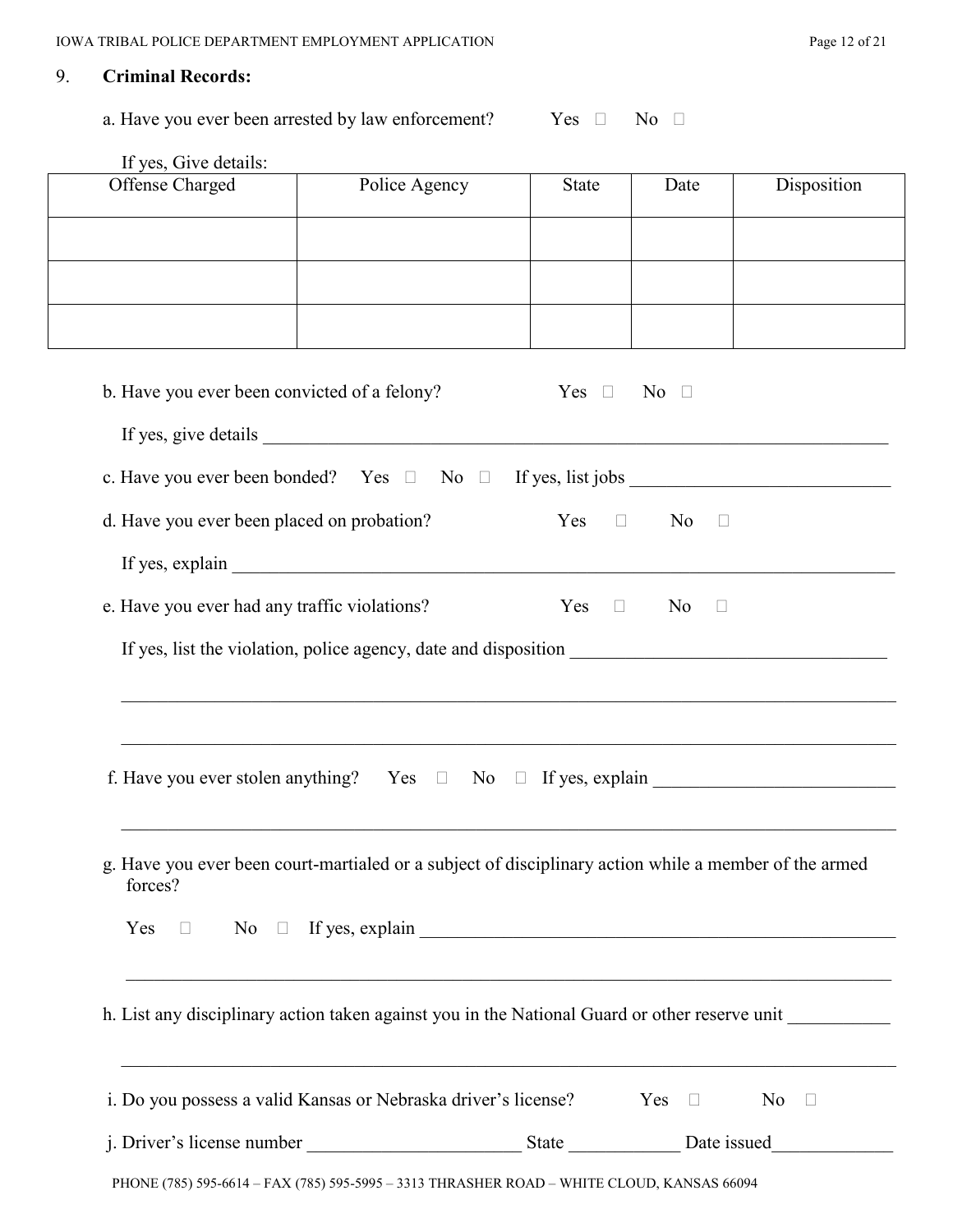| 1. Was your license ever suspended or revoked? |        |                  | <b>Yes</b><br>$\Box$ | No 1          | $\Box$ |  |
|------------------------------------------------|--------|------------------|----------------------|---------------|--------|--|
| <b>State</b>                                   | Reason |                  |                      | Date          |        |  |
| If yes, give details                           |        |                  |                      |               |        |  |
| m. Was your license restored? Yes $\square$    |        | $\overline{N_0}$ |                      | Date restored |        |  |
| n. Are your driving privileges restricted?     |        | $Yes \Box$       | $No$ $\Box$          |               |        |  |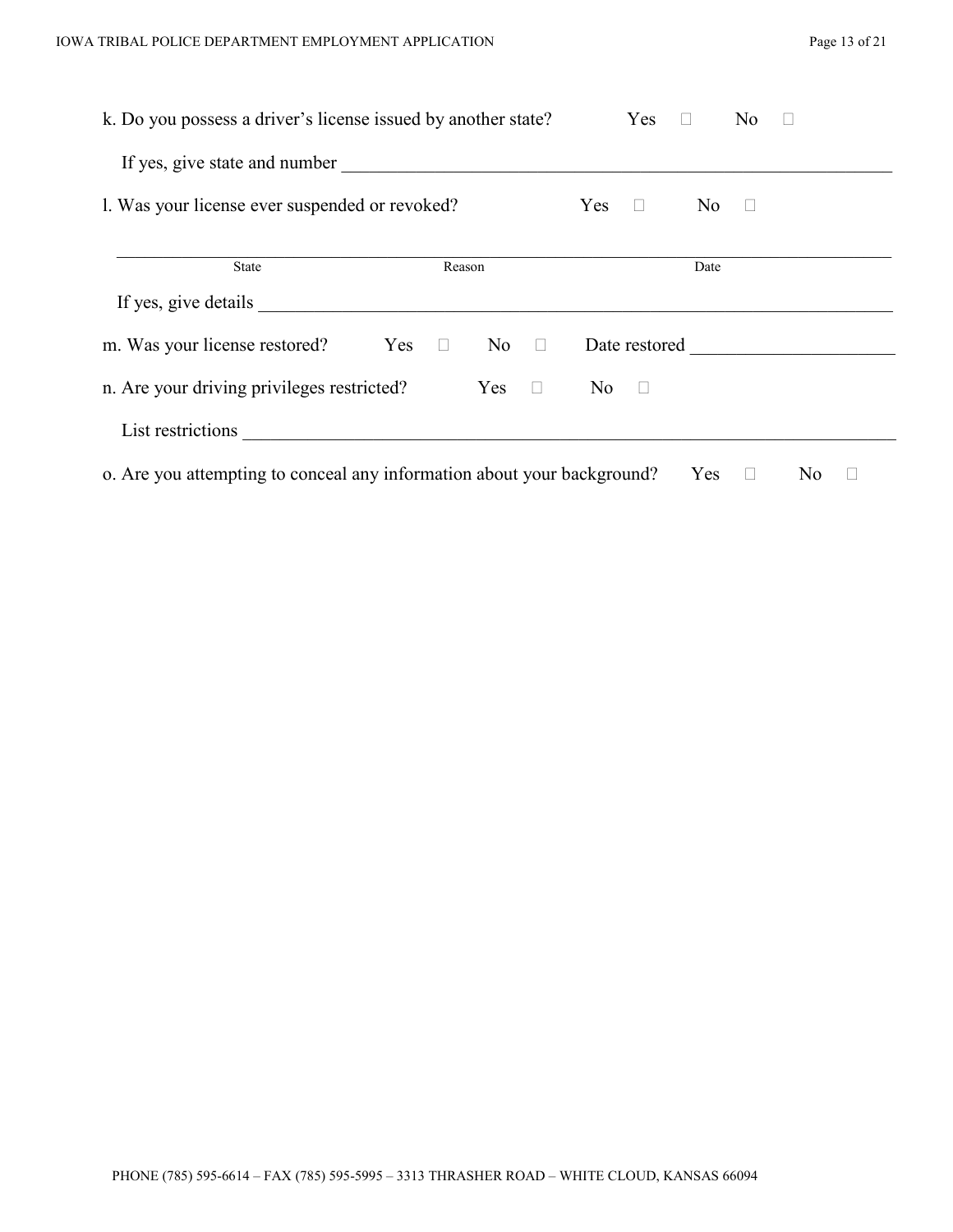Iowa Tribe of Kansas & Nebraska

Iowa Tribal Police Department

The above information is true and correct. I understand that the hiring process will be terminated, or in the event of my employment by the Iowa Tribal Police Department, I shall be subject to dismissal, if any information that I have given is this application, the background release form, in any resume or interview or any part of this hiring process is false or misleading, or if I have failed to give any information herein requested, or if I have withheld relevant information, regardless of the time elapsed after discovery.

I authorize the Iowa Tribal Police Department to inquire into my educational, professional and past employment history references as needed to research my qualifications for this position. I hereby give my consent to any former employer to provide employment-related information about me to the Iowa Tribal Police Department and will hold the Iowa Tribal Police Department and my former employer harmless from any claim made on the basis that such information about me was provided or that any employment decision was made on the basis of such information. I further authorize the Iowa Tribal Police Department to obtain any credit and consumer check. I understand that the Iowa Tribal Police Department will provide a separate Disclosure and Release required by law that will permit the Iowa Tribal Police Department to make such inquires through the services of a third party.

I understand that nothing in this employment application, the granting of an interview or my subsequent employment with the Iowa Tribal Police Department is intended to create an employment contract between myself and the Iowa Tribal Police Department under which my employment could be terminated only for cause. On the contrary I understand and agree that, if hired; my employment will be terminated at will and may be terminated by me or the Iowa Tribal Police Department at any time and for any reason. I understand that no person has any authority to enter into any agreement contrary to the foregoing.

If employed, I will be required to provide original documents which verify my identity and right to work in the United States under the Immigration Reform and Control Act (IRCA) of 1986. The document(s) provided will be used for completion of Form I-9.

| This is<br>day of           |        |                          |  |
|-----------------------------|--------|--------------------------|--|
| Full Signature of Applicant |        |                          |  |
|                             |        | Notary Seal              |  |
| Notary                      |        |                          |  |
| Signed before me on this    | day of | $\overline{\phantom{a}}$ |  |
| My commission expires on    | day of | $\overline{\phantom{a}}$ |  |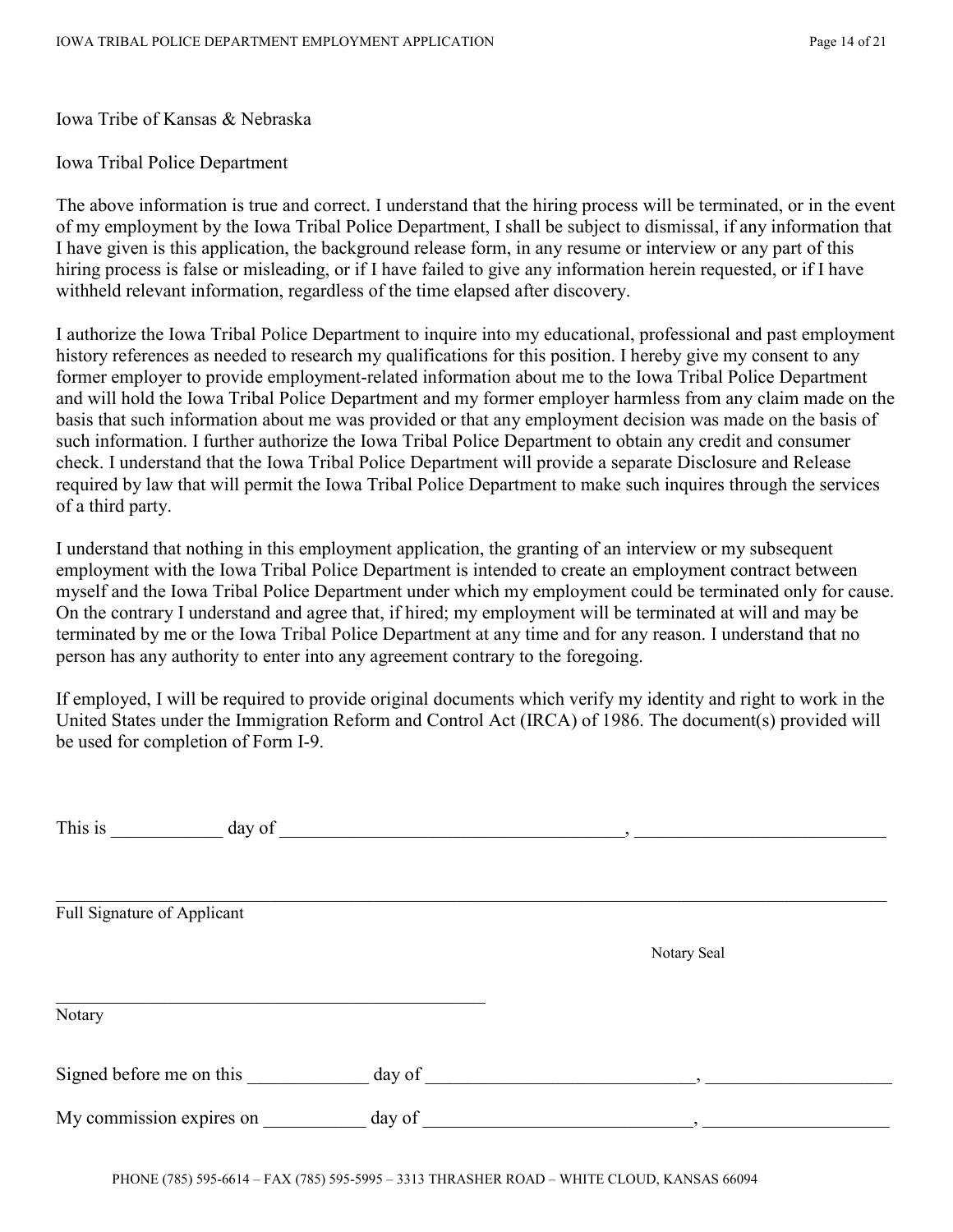#### **Police Officer Duties**

Patrols the reservation in a patrol vehicle on assignment for the purpose of observing the area for possible criminal activity or other conditions that might endanger public safety, to investigate complaints, and to enforce State and Federal laws. Must have the ability to safely operate a vehicle both day and night and observe criminal activity. Must have hearing ability sufficient to hear radio transmissions, in-person conversations and telephone conversations. Must be able to lift or move heavy objects/people in rescue activities. Apprehends, arrests, and detains criminal suspects and law violators when necessary; follow proper procedures when making arrests. Must be able to physically restrain arrestees and to chase on foot in the course of apprehension activities. Must be able to withstand working outside in all extreme weather conditions. Prepares court folders for court cases, serves as witness in court, provides evidence in the court and provides court security. Cooperates with other police jurisdictions on matters of mutual interest. Check residential and commercial property for security as requested. Transports prisoners to courtrooms, doctors' offices, hospitals, courts, and other designated locations; transports individuals to mental health center, maintaining custody of individuals. Communicates with supervisors and fellow officers all information obtained which is relevant to investigations or daily activities. Must have sufficient speaking ability to communicate effectively in person, over a telephone and on a radio. Serves warrants, summonses, subpoenas, civil and other official papers. Provides traffic escorts as public as public service. Makes crime prevention presentations to civic and public groups, works closely with the businesses, attorneys, public organizations, etc., in performing duties. Records information concerning events that have taken place during tour of duty and records such activity in a manner prescribed by the department. Must have ability to read and write reports. Maintains weapons and equipment in functional and presentable condition. Must have strength, coordination, and visual ability to effectively shoot a handgun, shotgun and rifle. Accounts for and transports evidence coming into custody. Answers questions asked by the general public, works with juveniles and adults in related matters; refers them to persons or agencies where they can obtain further assistance as requires. May perform duties of telecommunications officer when necessary. Works in stressful, high risk situations. Must be able to handle stress, noise, crowds, fights, gunfire, and disciplinary action without emotional interference. Attends required periodic training sessions and seminars; participates in required physical fitness activities. Maintains required level of proficiency is use of firearms, and evasive action/driving skills. Takes active charge in serious or unusual situations. Makes decisions at crime scene which may be centered around life or death situations; decisions are based on the safest procedures to be followed to ensure safety to individuals involved and fellow officers/ members of a rescue team. Must have basic knowledge and computer skills.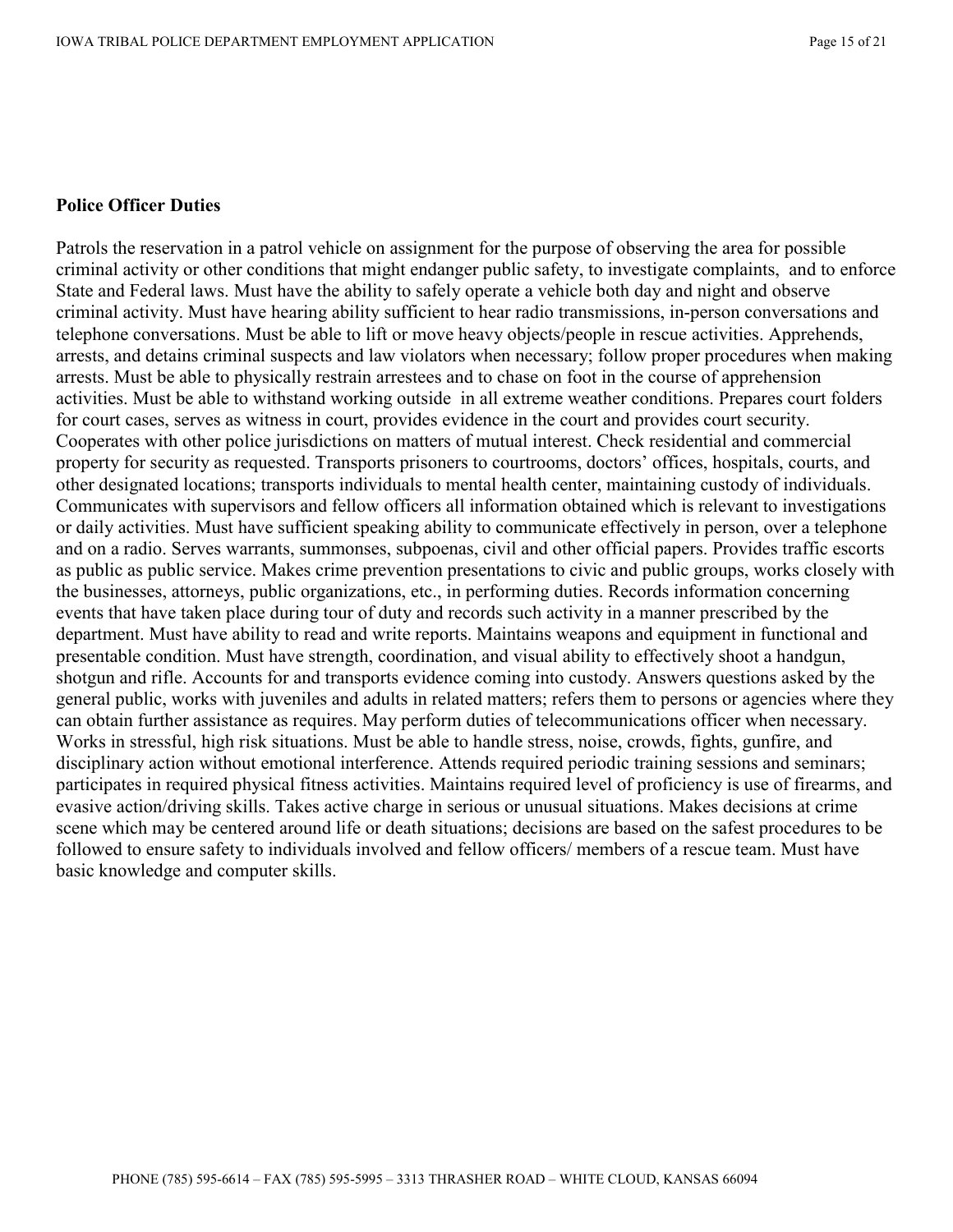#### **General Clerical**

Answers telephones, screens and refers callers as appropriate and assists callers when possible by answering inquiries and providing general information concerning the Police Department. Must have hearing and speaking ability sufficient to communicate by telephone, in person and by radio transmission with various persons. Type correspondence and other documents. Enters data from various sources into computer. Drafts and transcribes letters. Makes appointments and maintains daily calendars of superiors. Must have ability to sit at a desk, computer terminal or reception station for a long period of time. Maintains filing system. Must have ability to open and reach into standard four or five drawer filing cabinets. Receives, opens, sorts and distributes mail as appropriate. Maintains constant communication with officers and superiors by radio and telephone. May assist in preparation of news releases as necessary. May assist in coordination of training activities. Provides information and directs visitors to appropriate offices or locations. Receives, reviews, and transmits time cards, vacation requests, teletypes, weekly reports, etc. Prepares, processes and transmits investigative and incident reports. Operates CRT TO INPUT/DELETE DATA. Must have the ability to operate standard office equipment, including copier, typewriter, and computer and fax machine. Must also have visual ability to operate such machines. Works under stressful conditions. Must have the mental capacity to handle stress, noise, multiple tasks, presence of criminals and disciplinary action without emotional interference.

THESE JOB DESCRIPTIONS ARE MEANT TO PROVIDE THE ESSENTIAL FUNCTIONS OF EACH GENERAL JOB. THE POSITION FOR WHICH YOU ARE APPLYING MAY REQUIRE SOME SPECIALIZED EDUCATION OR EXPERTISE, WHICH IS NOT LISTED HERE. IF YOU WOULD LIKE FURTHER INFORMATION, PLEASE CONTACT THE POLICE DEPARTMENT.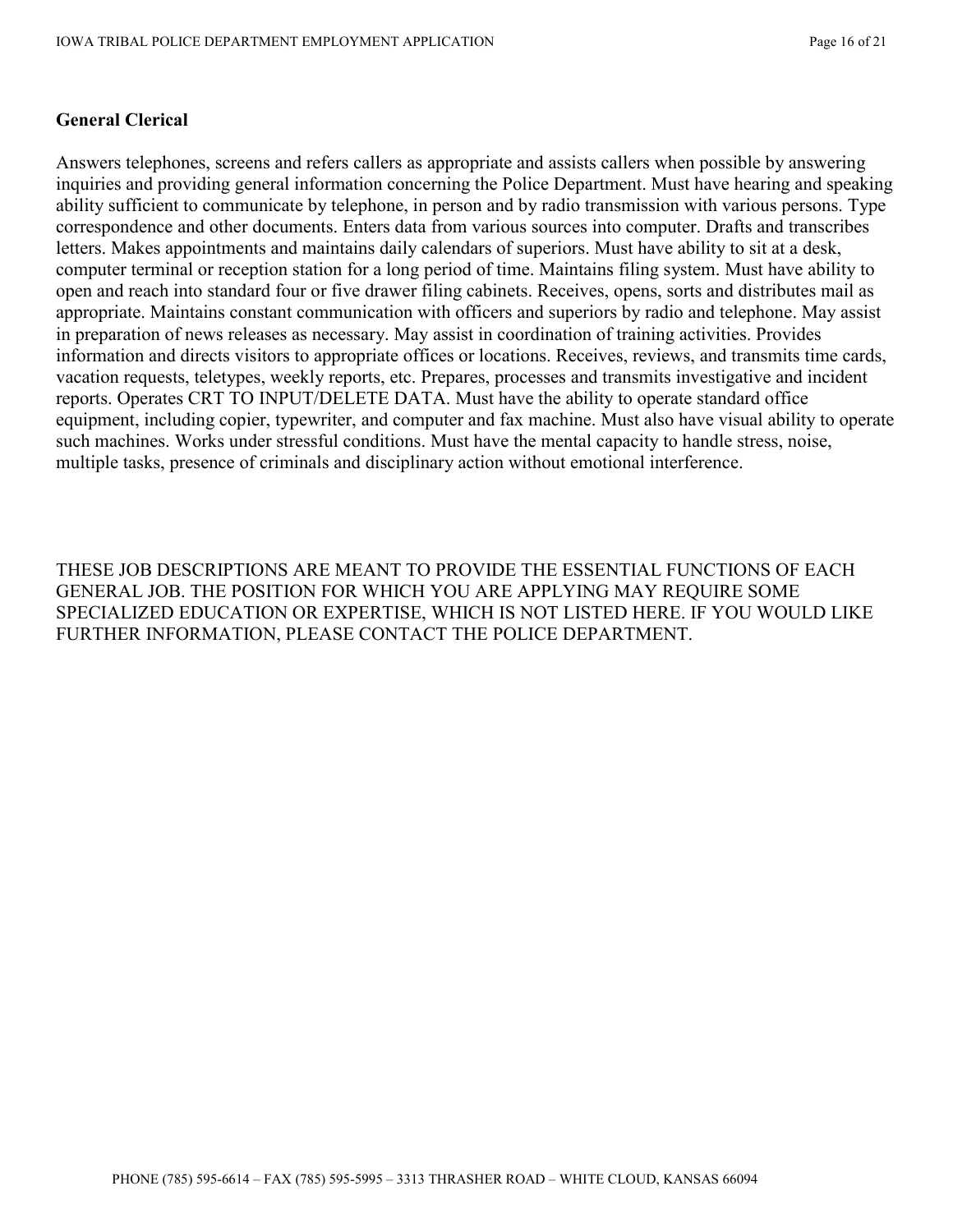#### **IOWA TRIBAL POLICE DEPARTMENT BENEFITS INFORMATION**

The Iowa Tribal Police Department provides law enforcement services for the Reservation of the Iowa Tribe of Kansas & Nebraska and surrounding counties. The department currently has 6 full time enforcement employees.

The following is some information about the department that you might find beneficial:

#### **STARTING SALARIES**

Depends on the Entry Level with the Department;

Level I – Non Certified Level II – Certified Level III – Certified and employed with the department for at least 1 year.

#### **WORK SCHEDULES**

All patrol officers work shifts that rotate every 8 weeks; shifts are 8, 10, or 12 hour shifts.

#### **ANNUAL LEAVE**

Annual leave is accrued at 4 hours per pay period for those employees with up to 5 years of service with the Iowa Tribal Police Department and 6 hours per pay period with 5 and over years of employment.

#### **SICK LEAVE**

Sick leave is accrued at 4 hours per pay period for all employees no matter the length of service.

#### **HEALTH INSURANCE**

The Iowa Tribal Police Department provides medical insurance for its employees through Blue Cross/ Blue Shield f Kansas. Basic coverage is provided at no cost to the employee. Employees who wish to cover members of their family may do so through payroll deductions.

#### **LIFE INSURANCE**

The Iowa Tribal Police Department provides life insurance for its employees. Basic coverage is provided at no cost to the employees. Additional coverage on the employee or his or her dependants is available and can be paid through payroll deduction.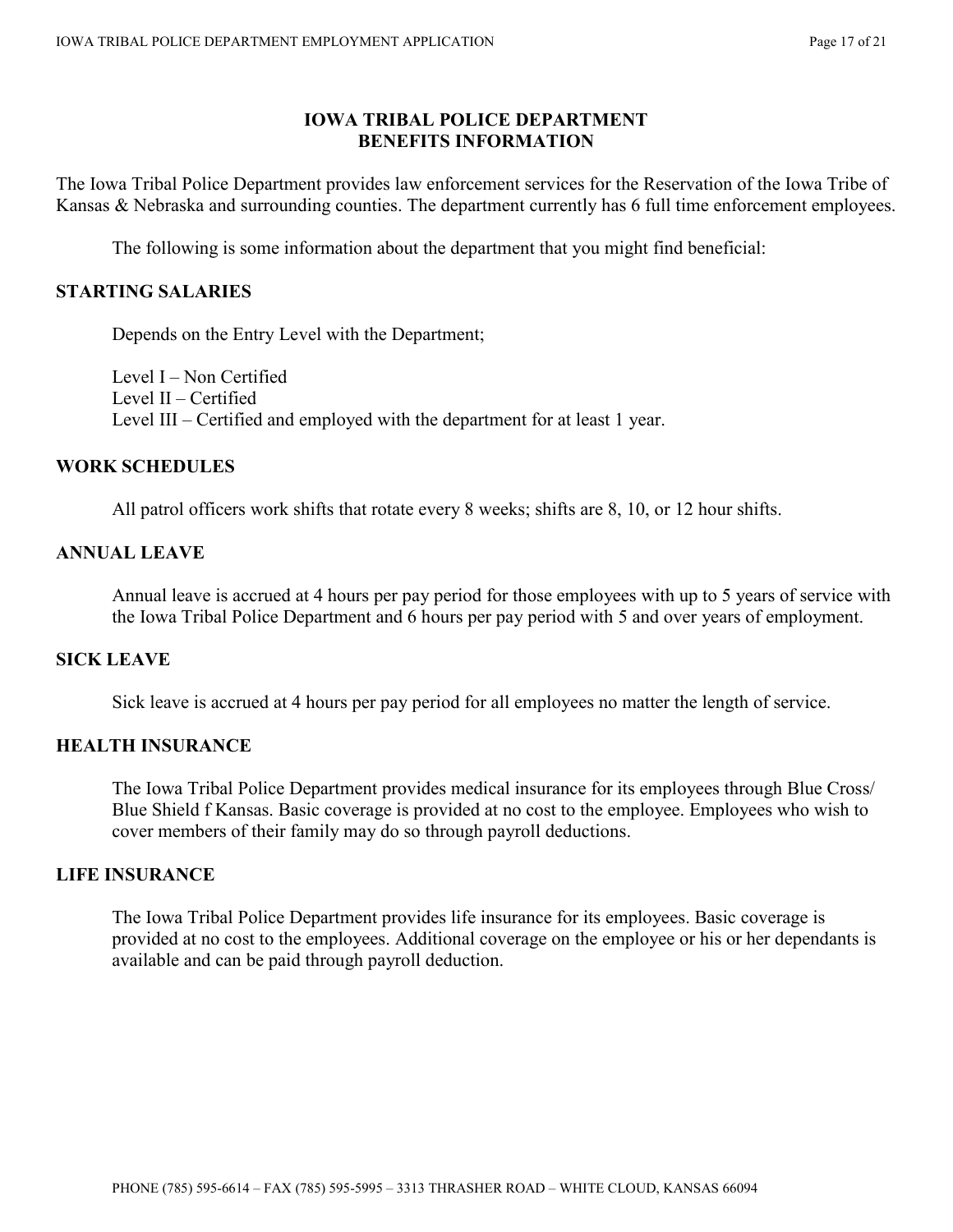#### **TYPES OF RETIREMENT – (see Compensation Plan below)**

All full time employees of the Iowa Tribal Police Department have the option of a personal 401K plan at the employees expense, which will be deducted through payroll by the Tribe's Accounting Department.

#### **WORKERS' COMPENSATION**

The police department operates under and is subject to the Workers Compensation Act of Kansas.

#### **OVERTIME**

Any hours to be considered overtime will be compensated.

#### **COMPENSATION PLAN**

Employees are eligible to participate in the Iowa Tribe of KS & NE Compensation Plan, 401K. The employee determines the amount deposited and participation is optional. This is a tax deferred savings program and is handles automatically by payroll deduction.

#### **VEHICLES**

Vehicles are the property of the Iowa Tribal Police Department. Employees will not abuse or present an unprofessional, sloppy or unkempt vehicle in public. Vehicles are to be used for departmental business ONLY.

#### **EQUIPMENT**

Employees are issued equipment that is necessary for the position for which they are hired. All equipment issued becomes the responsibility of the employee to whom it is issued, both in terms of accountability and care.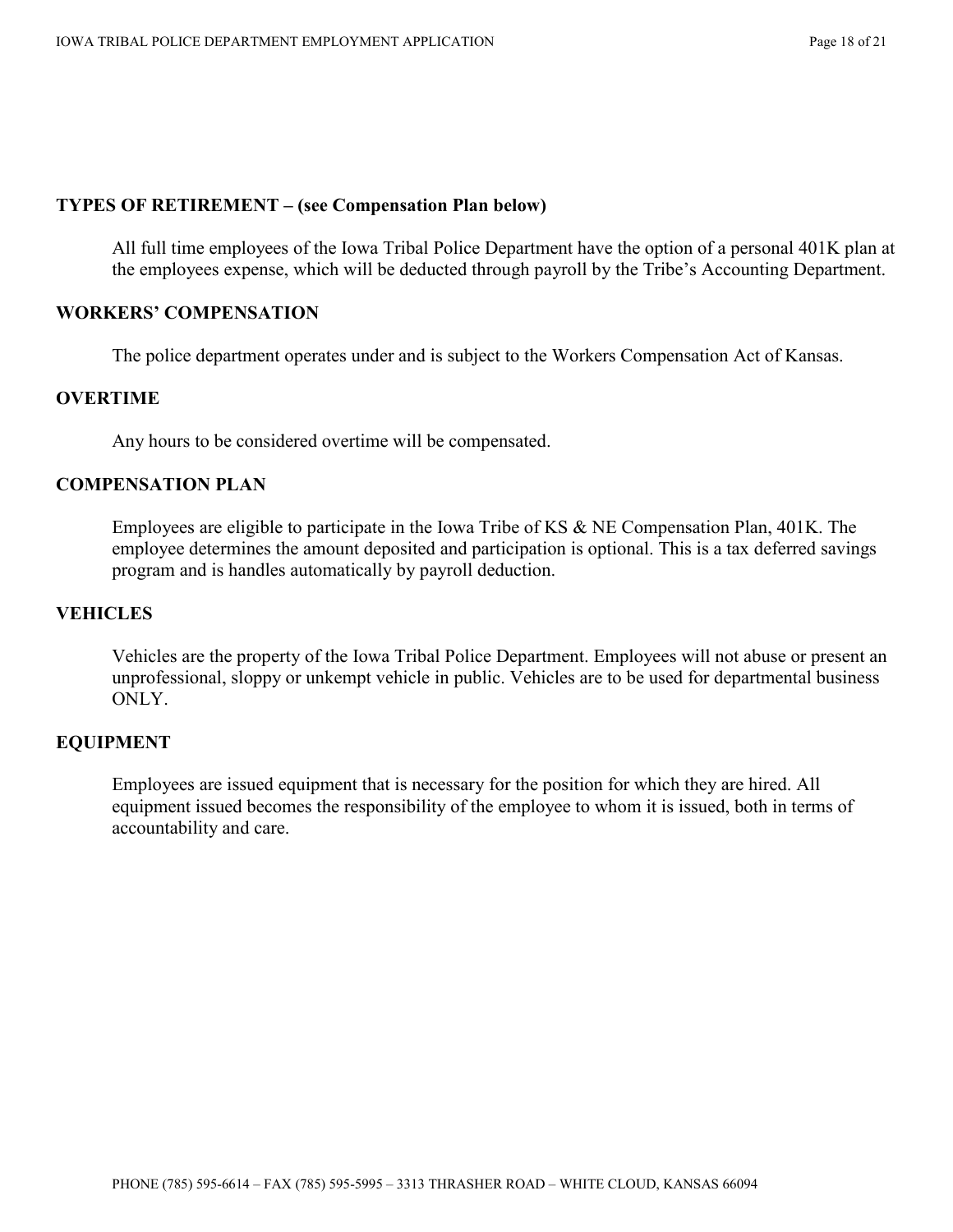# IOWA TRIBAL POLICE DEPARTMENT

 3313 Thrasher Road White Cloud, KS. 66094 785-595-6614 FAX 785-595-5995



# **Drug Testing**

 I understand and agree to undergo a drug test prior to employment with the Iowa Tribal Police Department. I further understand that if I fail said drug test, I will not be considered for employment. If I pass said test and am offered a job and accept said position, I understand that at any time I may be requested to undergo additional (random) drug testing, to which I must pass in order to retain my employment with the Iowa Tribal Police Department. I understand that failure of the drug test is grounds for immediate dismissal from employment with the Iowa Tribal Police Department.

| Signature: | Date: |
|------------|-------|
|            |       |
| Witness:   | Date: |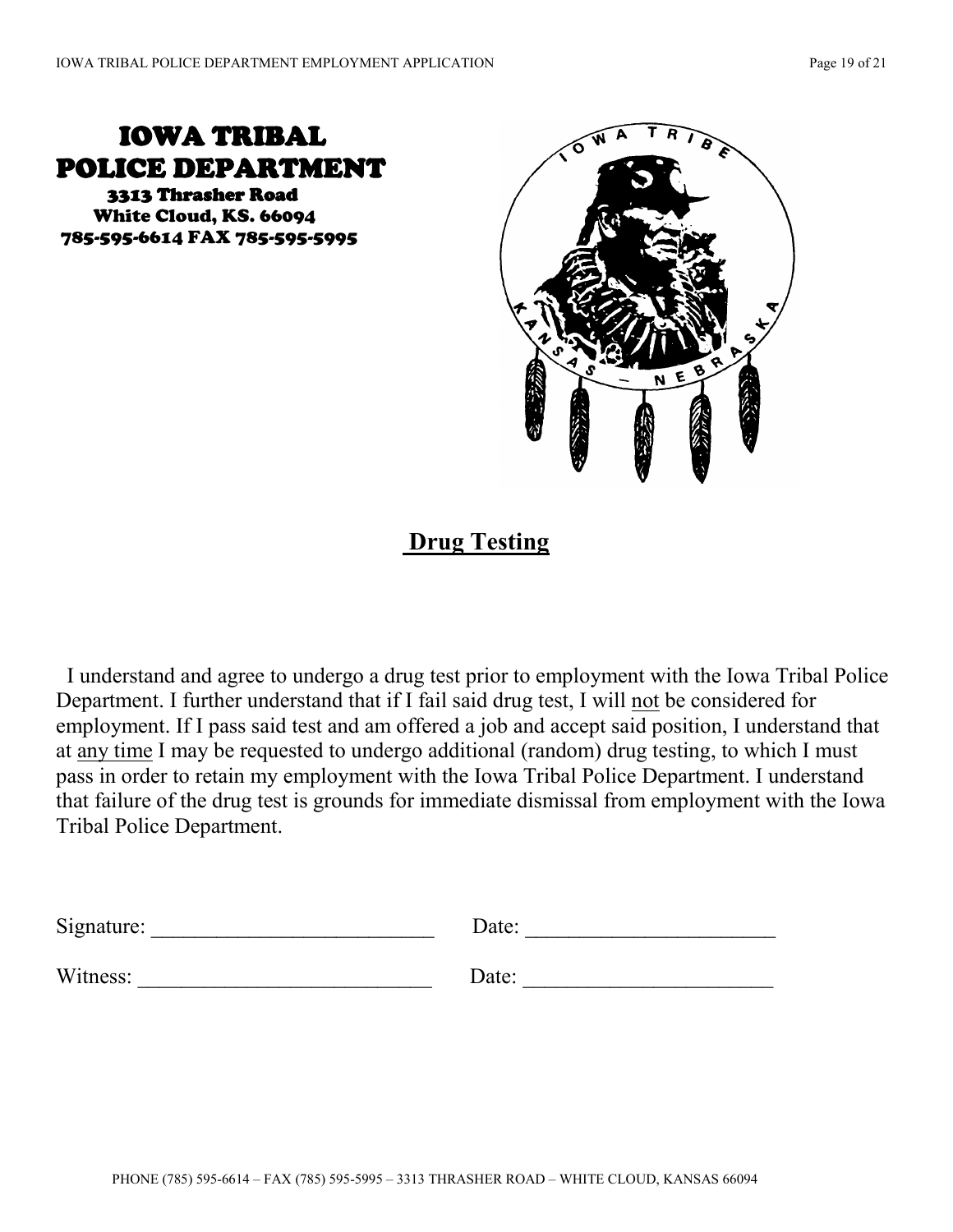## **Iowa Tribal Police Department Pre-Employment Questionnaire**

|    | 1. Briefly describe yourself, family, hobbies, etc.                                              |
|----|--------------------------------------------------------------------------------------------------|
|    | What qualities do you possess that would be beneficial to the Iowa Tribal Police<br>Department ? |
|    |                                                                                                  |
|    | 4. What do you think a Police Officer's job is?                                                  |
|    | 5. How long have you wanted to be a Police Officer? ____________________________                 |
| 6. | What is one thing you dislike about your present job?                                            |
|    | 7. What is one thing you like about your present job?                                            |
|    | What is your definition of "chain of command"? _________________________________                 |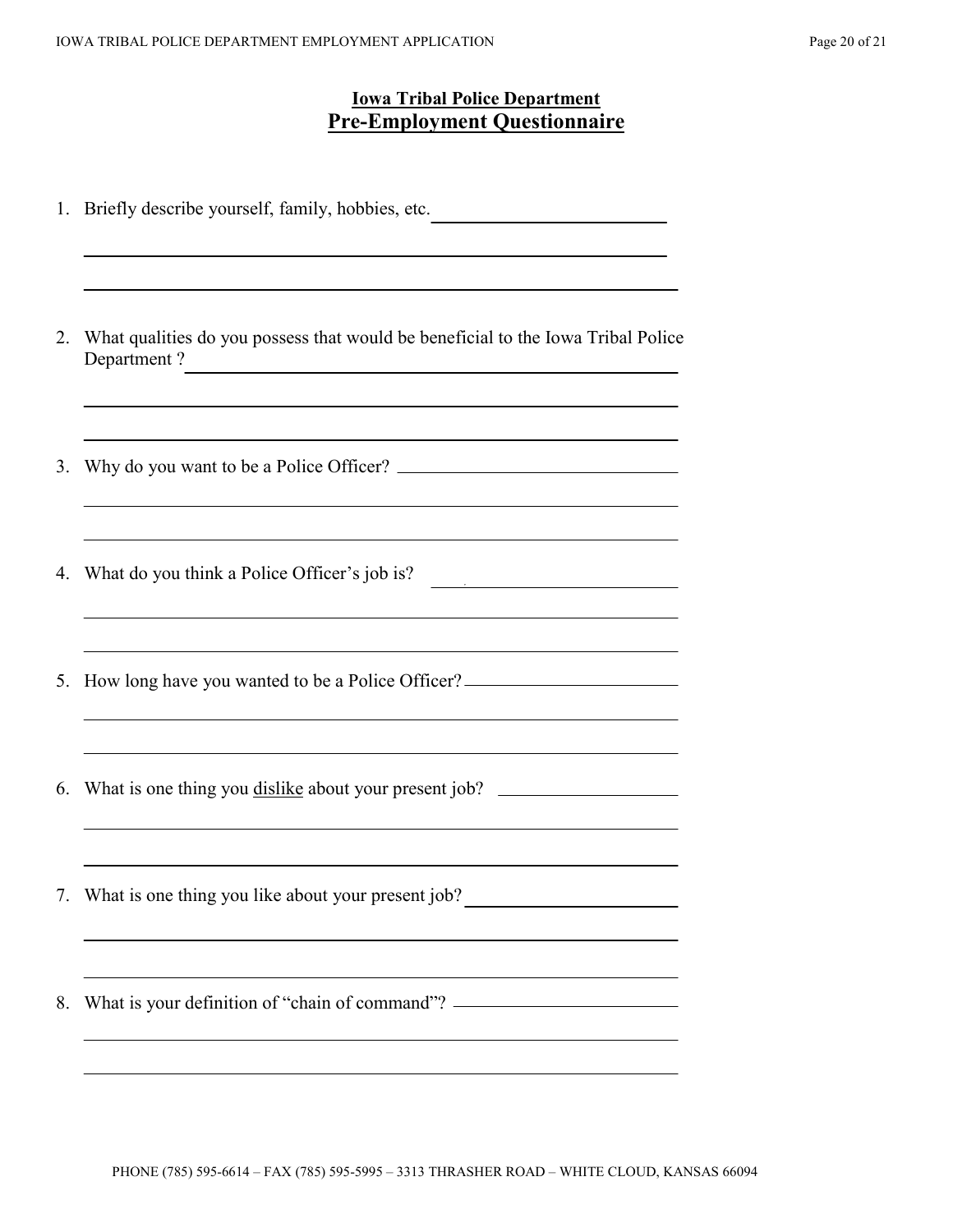| 9. Do you have a problem with constructive criticism?                                                                                                               |
|---------------------------------------------------------------------------------------------------------------------------------------------------------------------|
| 10. What action might you take if someone were to call you a "Pig"?                                                                                                 |
| 11. What are your plans and goals and where do you see yourself in 5 years?                                                                                         |
| 12. Have you ever been fired or asked to resign from any previous employer? If so,<br>Please explain.<br><u> 1989 - Jan Sterner Start, fransk politik (d. 1989)</u> |
| 13. Do you have a problem with random drug testing? ____________________________                                                                                    |
| 14. While on patrol, you come upon an elderly couple with a flat tire. What would you<br>do?                                                                        |
| 15. Should or would your moral conduct change while you are on or off duty?                                                                                         |
|                                                                                                                                                                     |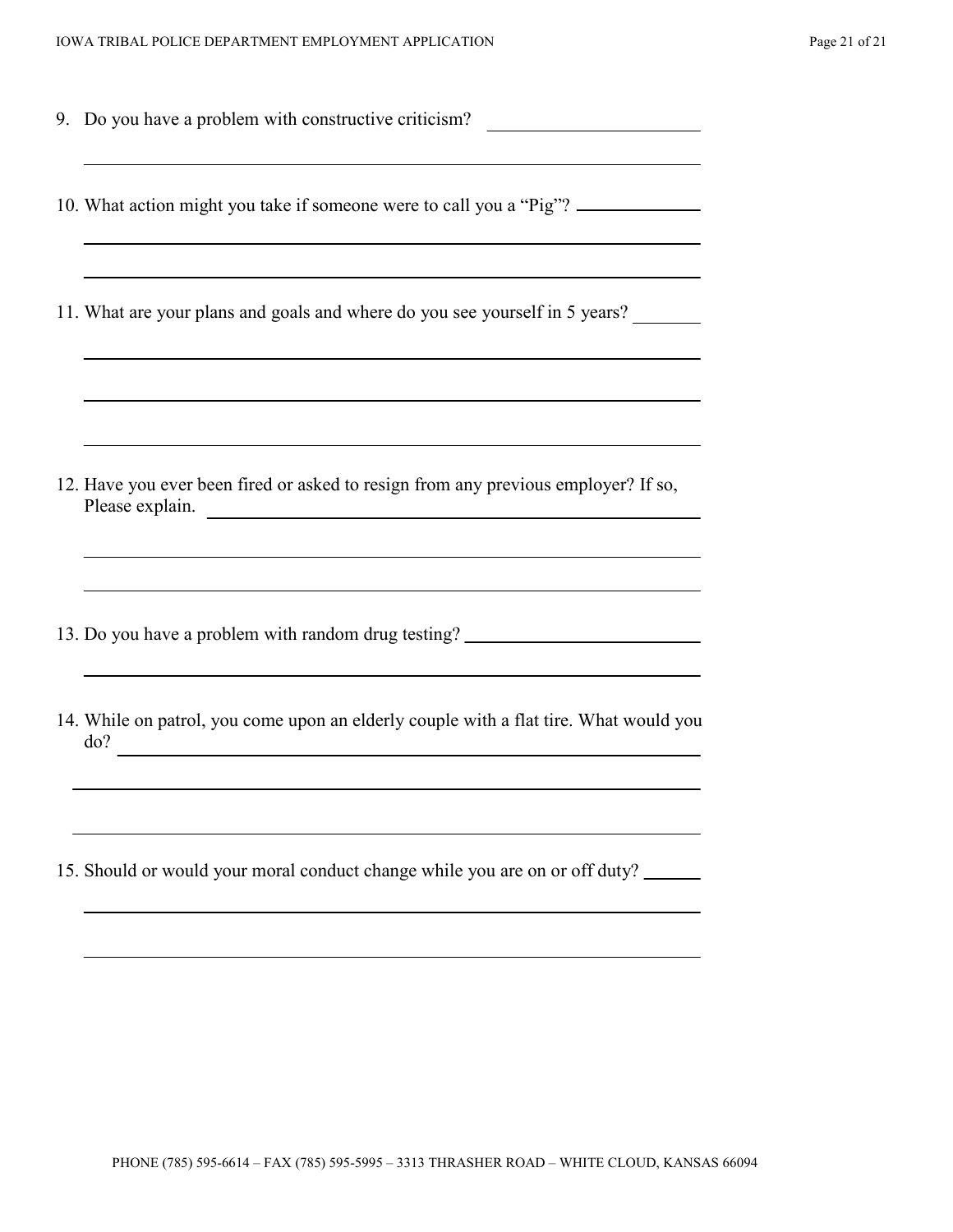## **OFFICE OF**

## **DONIPHAN COUNTY SHERIFF**

## **P.O. BOX 32**

## **TROY, KANSAS 66087**

### **DRIVER'S LICENSE HISTORY RELEASE FORM**

|                                                              | (Please Print the below information) |                                                                                                                                                                                              |
|--------------------------------------------------------------|--------------------------------------|----------------------------------------------------------------------------------------------------------------------------------------------------------------------------------------------|
|                                                              |                                      | J, hereby authorize the Doniphan County Sheriff's Office to release my<br>Driver's License History to <u>Person/Business Authorized to receive this Driving History</u> . For the purpose of |
| Sheriff's Office liable for the release of this information. |                                      | Reason for the History Request (I.E., Business Vehicle Insurance) J. I also understand and will not hold the Doniphan County                                                                 |
|                                                              |                                      | NAME:                                                                                                                                                                                        |
|                                                              |                                      |                                                                                                                                                                                              |
|                                                              |                                      | $CITY:$ $ZIP$                                                                                                                                                                                |
|                                                              |                                      |                                                                                                                                                                                              |
|                                                              |                                      |                                                                                                                                                                                              |
| Signature of Person giving Release                           |                                      | Date                                                                                                                                                                                         |
|                                                              |                                      |                                                                                                                                                                                              |

Signature of Person Requesting History Date